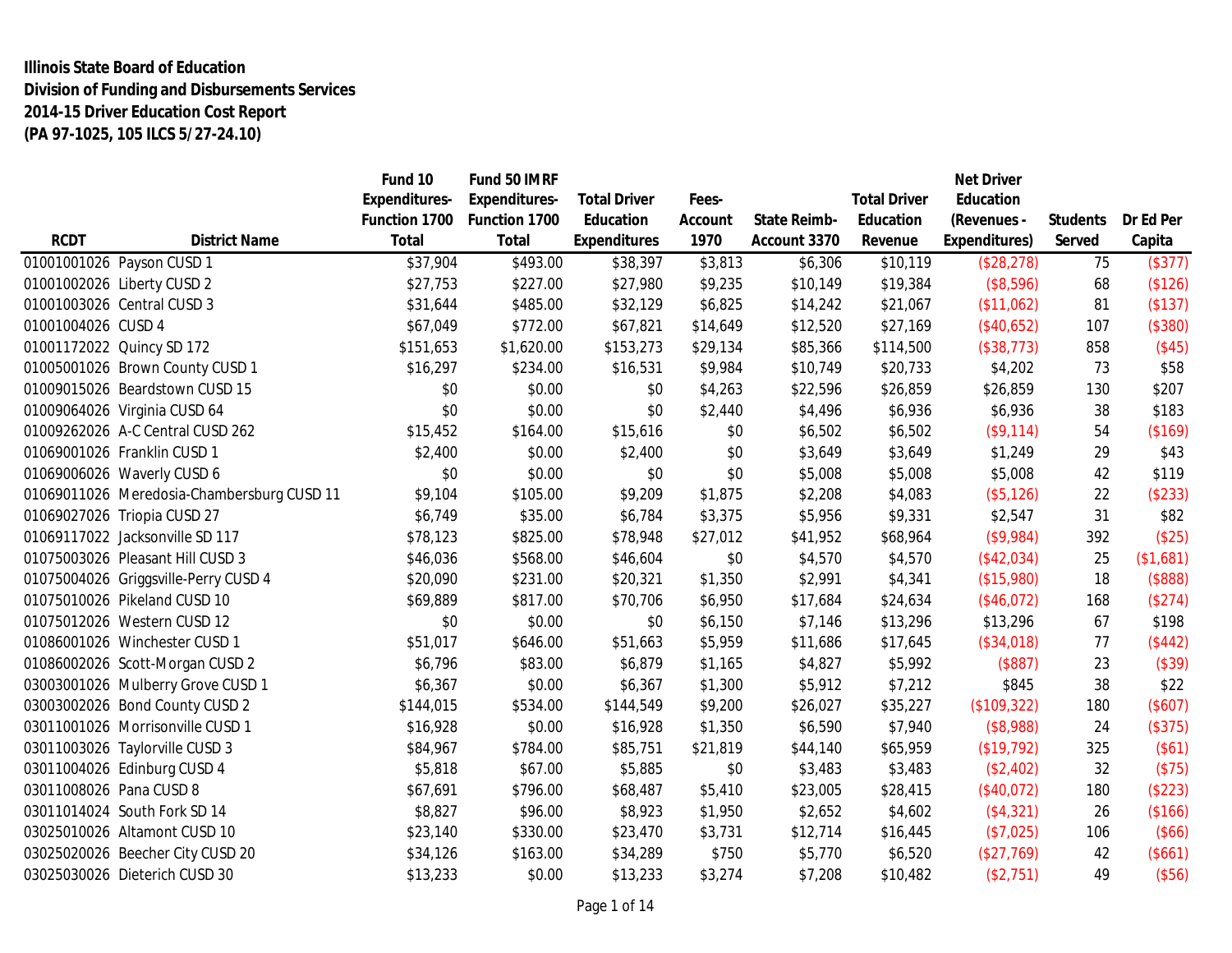|             |                                             | Fund 10              | Fund 50 IMRF         |                     |           |              |                     | <b>Net Driver</b> |                 |           |
|-------------|---------------------------------------------|----------------------|----------------------|---------------------|-----------|--------------|---------------------|-------------------|-----------------|-----------|
|             |                                             | <b>Expenditures-</b> | <b>Expenditures-</b> | <b>Total Driver</b> | Fees-     |              | <b>Total Driver</b> | Education         |                 |           |
|             |                                             | Function 1700        | Function 1700        | Education           | Account   | State Reimb- | Education           | (Revenues -       | <b>Students</b> | Dr Ed Per |
| <b>RCDT</b> | <b>District Name</b>                        | Total                | <b>Total</b>         | <b>Expenditures</b> | 1970      | Account 3370 | Revenue             | Expenditures)     | Served          | Capita    |
|             | 03025040026 Effingham CUSD 40               | \$103,848            | \$1,407.00           | \$105,255           | \$25,825  | \$59,061     | \$84,886            | (\$20,369)        | 347             | (\$59)    |
|             | 03025050026 Teutopolis CUSD 50              | \$59,667             | \$396.00             | \$60,063            | \$18,250  | \$18,311     | \$36,561            | (\$23,502)        | 146             | (\$161)   |
|             | 03026201026 Brownstown CUSD 201             | \$17,908             | \$142.00             | \$18,050            | \$1,150   | \$5,497      | \$6,647             | (\$11,403)        | 43              | (\$265)   |
|             | 03026202026 St Elmo CUSD 202                | \$14,696             | \$210.00             | \$14,906            | \$3,125   | \$7,035      | \$10,160            | (\$4,746)         | 37              | (\$128)   |
|             | 03026203026 Vandalia CUSD 203               | \$33,216             | \$340.00             | \$33,556            | \$450     | \$23,107     | \$23,557            | $($ \$9,999)      | 170             | (\$59)    |
|             | 03026204026 Ramsey CUSD 204                 | \$17,163             | \$204.00             | \$17,367            | \$520     | \$5,294      | \$5,814             | (\$11,553)        | 41              | (\$282)   |
|             | 03068002026 Panhandle CUSD 2                | \$14,298             | \$151.00             | \$14,449            | \$3,000   | \$6,654      | \$9,654             | ( \$4, 795)       | 56              | (\$86)    |
|             | 03068003026 Hillsboro CUSD 3                | \$75,843             | \$631.00             | \$76,474            | \$2,532   | \$21,264     | \$23,796            | (\$52,678)        | 191             | (\$276)   |
|             | 03068012026 Litchfield CUSD 12              | \$91,466             | \$1,189.00           | \$92,655            | \$9,500   | \$19,816     | \$29,316            | (\$63,339)        | 193             | (\$328)   |
|             | 03068022026 Nokomis CUSD 22                 | \$58,325             | \$580.00             | \$58,905            | \$1,960   | \$8,465      | \$10,425            | (\$48,480)        | 59              | (\$822)   |
|             | 04004100026 Belvidere CUSD 100              | \$87,332             | \$824.00             | \$88,156            | \$16,605  | \$48,127     | \$64,732            | (\$23,424)        | 457             | (\$51)    |
|             | 04101122022 Harlem UD 122                   | \$177,189            | \$1,045.00           | \$178,234           | \$0       | \$18,806     | \$18,806            | (\$159, 428)      | 430             | (\$371)   |
|             | 04101205025 Rockford SD 205                 | \$414,066            | \$8,129.00           | \$422,195           | \$43,070  | \$204,018    | \$247,088           | (\$175, 107)      | 1,661           | (\$105)   |
|             | 04101207016 Hononegah CHD 207               | \$131,360            | \$0.00               | \$131,360           | \$29,945  | \$43,341     | \$73,286            | (\$58,074)        | 199             | (\$292)   |
|             | 04101323026 Winnebago CUSD 323              | \$51,487             | \$533.00             | \$52,020            | \$15,353  | \$18,979     | \$34,332            | (\$17,688)        | 107             | (\$165)   |
|             | 05016202017 Evanston Twp HSD 202            | \$0                  | \$0.00               | \$0                 | \$0       | \$21,518     | \$21,518            | \$21,518          | 132             | \$163     |
|             | 05016203017 New Trier Twp HSD 203           | \$221,551            | \$2,602.00           | \$224,153           | \$0       | \$32,241     | \$32,241            | (\$191, 912)      | 171             | (\$1,122) |
|             | 05016207017 Maine Township HSD 207          | \$640,896            | \$6,125.00           | \$647,021           | \$158,190 | \$93,628     | \$251,818           | (\$395,203)       | 646             | (\$612)   |
|             | 05016211017 Township HSD 211                | \$1,434,632          | \$0.00               | \$1,434,632         | \$93,314  | \$203,101    | \$296,415           | (\$1,138,217)     | 1,257           | (\$906)   |
|             | 05016214017 Township HSD 214                | \$1,394,313          | \$16,527.00          | \$1,410,840         | \$186,940 | \$158,698    | \$345,638           | (\$1,065,202)     | 998             | (\$1,067) |
|             | 05016219017 Niles Twp CHSD 219              | \$197,857            | \$1,887.00           | \$199,744           | \$20,080  | \$42,641     | \$62,721            | (\$137,023)       | 242             | (\$566)   |
|             | 05016225017 Northfield Twp HSD 225          | \$834,570            | \$9,111.00           | \$843,681           | \$96,250  | \$88,538     | \$184,788           | (\$658,893)       | 404             | (\$1,631) |
|             | 06016200013 Oak Park - River Forest SD 200  | \$771,972            | \$9,067.00           | \$781,039           | \$85,954  | \$151,980    | \$237,934           | (\$543,105)       | 839             | (\$647)   |
|             | 06016201017 JS Morton HSD 201               | \$24,146             | \$154.00             | \$24,300            | \$15,213  | \$66,767     | \$81,980            | \$57,680          | 1,794           | \$32      |
|             | 06016204017 Lyons Twp HSD 204               | \$629,064            | \$13,583.00          | \$642,647           | \$64,699  | \$111,783    | \$176,482           | (\$466, 165)      | 646             | (\$722)   |
|             | 06016208017 Riverside-Brookfield Twp SD 208 | \$81,253             | \$0.00               | \$81,253            | \$48,473  | \$24,646     | \$73,119            | (\$8,134)         | 253             | (\$32)    |
|             | 06016209017 Proviso Twp HSD 209             | \$119,357            | \$1,025.00           | \$120,382           | \$50,478  | \$105,557    | \$156,035           | \$35,653          | 1,126           | \$32      |
|             | 06016212016 Leyden CHSD 212                 | \$480,639            | \$5,198.00           | \$485,837           | \$72,072  | \$75,934     | \$148,006           | (\$337,831)       | 874             | (\$387)   |
|             | 06016234016 Ridgewood CHSD 234              | \$17,830             | \$665.00             | \$18,495            | \$10,200  | \$7,876      | \$18,076            | (\$419)           | 49              | (\$9)     |
|             | 06016401026 Elmwood Park CUSD 401           | \$9,966              | \$0.00               | \$9,966             | \$23,254  | \$18,459     | \$41,713            | \$31,747          | 295             | \$108     |
|             | 07016205017 Thornton Twp HSD 205            | \$207,470            | \$0.00               | \$207,470           | \$47,494  | \$120,382    | \$167,876           | (\$39,594)        | 1,064           | (\$37)    |
|             | 07016206017 Bloom Twp HSD 206               | \$191,350            | \$2,410.00           | \$193,760           | \$55,595  | \$56,111     | \$111,706           | (\$82,054)        | 254             | (\$323)   |
|             | 07016210017 Lemont Twp HSD 210              | \$264,163            | \$2,868.00           | \$267,031           | \$0       | \$46,246     | \$46,246            | (\$220,785)       | 310             | (\$712)   |
|             | 07016215017 Thornton Fractional Twp HSD 215 | \$300,245            | \$3,300.00           | \$303,545           | \$19,545  | \$82,166     | \$101,711           | (\$201,834)       | 562             | (\$359)   |
|             | 07016217016 Argo CHSD 217                   | \$62,791             | \$0.00               | \$62,791            | \$18,133  | \$54,563     | \$72,696            | \$9,905           | 578             | \$17      |
|             |                                             |                      |                      |                     |           |              |                     |                   |                 |           |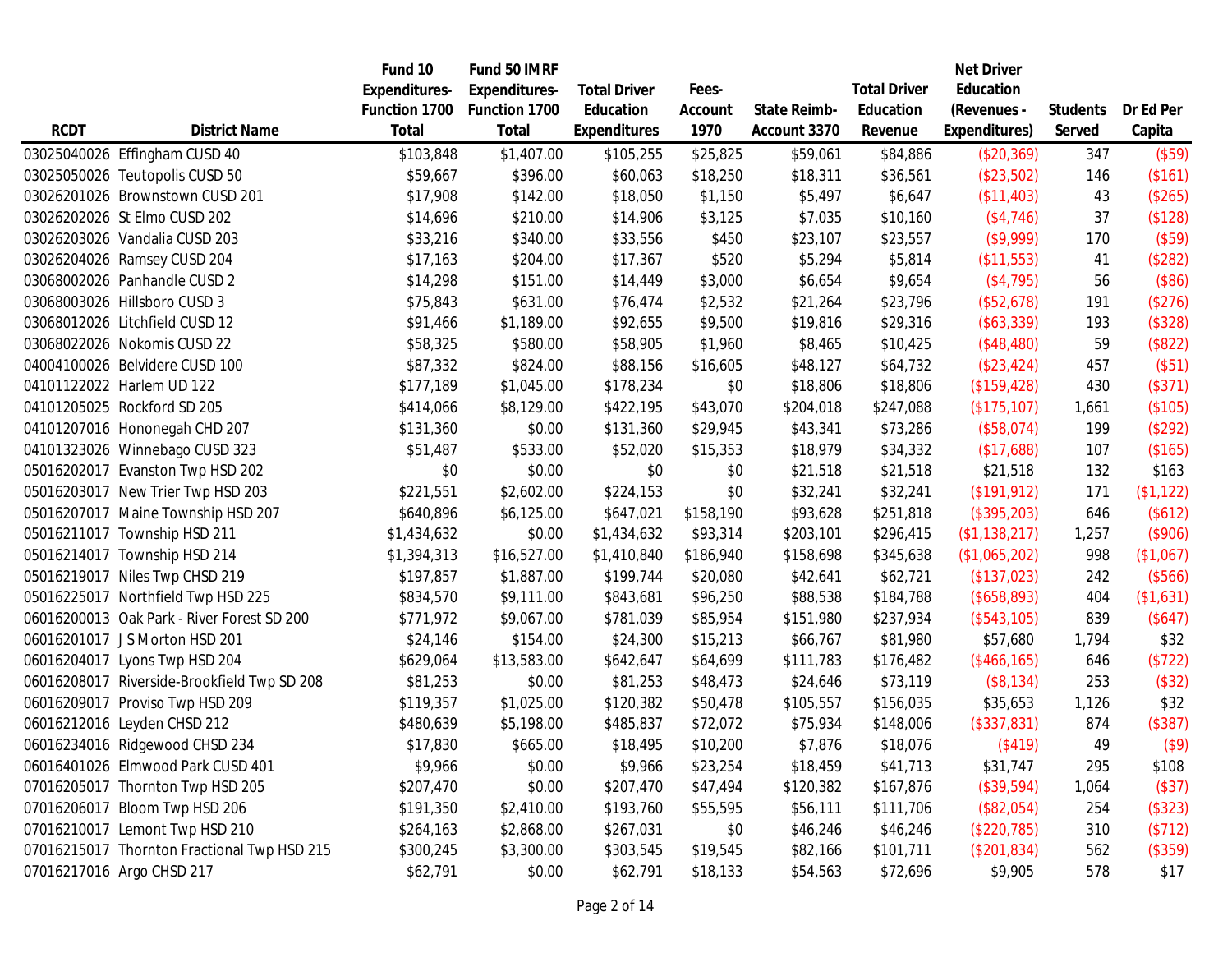|                      |                                              | Fund 10              | Fund 50 IMRF         |                     |           |              |                     | <b>Net Driver</b> |                 |           |
|----------------------|----------------------------------------------|----------------------|----------------------|---------------------|-----------|--------------|---------------------|-------------------|-----------------|-----------|
|                      |                                              | <b>Expenditures-</b> | <b>Expenditures-</b> | <b>Total Driver</b> | Fees-     |              | <b>Total Driver</b> | Education         |                 |           |
|                      |                                              | Function 1700        | Function 1700        | Education           | Account   | State Reimb- | Education           | (Revenues -       | <b>Students</b> | Dr Ed Per |
| <b>RCDT</b>          | <b>District Name</b>                         | Total                | Total                | <b>Expenditures</b> | 1970      | Account 3370 | Revenue             | Expenditures)     | Served          | Capita    |
| 07016218016 CHSD 218 |                                              | \$1,224,141          | \$13,560.00          | \$1,237,701         | \$122,242 | \$237,719    | \$359,961           | (\$877,740)       | 1,360           | (\$645)   |
|                      | 07016220017 Reavis Twp HSD 220               | \$0                  | \$0.00               | \$0                 | \$0       | \$64,847     | \$64,847            | \$64,847          | 351             | \$185     |
|                      | 07016227017 Rich Twp HSD 227                 | \$73,754             | \$0.00               | \$73,754            | $-$112$   | \$105,171    | \$105,059           | \$31,305          | 1,006           | \$31      |
|                      | 07016228016 Bremen CHSD 228                  | \$163,404            | \$2,047.00           | \$165,451           | \$121,921 | \$159,738    | \$281,659           | \$116,208         | 1,765           | \$66      |
|                      | 07016229016 Oak Lawn CHSD 229                | \$0                  | \$0.00               | \$0                 | \$51,096  | \$70,977     | \$122,073           | \$122,073         | 362             | \$337     |
|                      | 07016230013 Cons HSD 230                     | \$1,009,735          | \$11,767.00          | \$1,021,502         | \$103,196 | \$237,324    | \$340,520           | (\$680,982)       | 1,131           | (\$602)   |
|                      | 07016231016 Evergreen Park CHSD 231          | \$26,366             | \$324.00             | \$26,690            | \$8,425   | \$35,662     | \$44,087            | \$17,397          | 81              | \$215     |
|                      | 07016233016 Homewood Flossmoor CHSD 233      | \$229,248            | \$3,094.00           | \$232,342           | \$40,168  | \$90,409     | \$130,577           | (\$101,765)       | 633             | (\$161)   |
|                      | 08008308026 Eastland CUSD 308                | \$36,244             | \$1,361.00           | \$37,605            | \$1,700   | \$8,324      | \$10,024            | (\$27,581)        | 58              | (\$476)   |
|                      | 08008314026 West Carroll CUSD 314            | \$71,255             | \$805.00             | \$72,060            | \$13,200  | \$17,809     | \$31,009            | (\$41,051)        | 98              | (\$419)   |
|                      | 08008399026 Chadwick-Milledgeville CUSD 399  | \$29,249             | \$327.00             | \$29,576            | \$3,600   | \$7,781      | \$11,381            | (\$18,195)        | 56              | (\$325)   |
|                      | 08043119022 East Dubuque USD 119             | \$67,720             | \$0.00               | \$67,720            | \$1,700   | \$8,816      | \$10,516            | (\$57,204)        | 39              | (\$1,467) |
|                      | 08043120022 Galena USD 120                   | \$72,644             | \$760.00             | \$73,404            | \$3,770   | \$11,391     | \$15,161            | (\$58,243)        | 53              | (\$1,099) |
|                      | 08043205026 Warren CUSD 205                  | \$25,633             | \$300.00             | \$25,933            | \$3,750   | \$6,665      | \$10,415            | (\$15,518)        | 30              | (\$517)   |
|                      | 08043206026 Stockton CUSD 206                | \$19,347             | \$174.00             | \$19,521            | \$1,875   | \$8,095      | \$9,970             | (\$9,551)         | 73              | (\$131)   |
|                      | 08043210026 River Ridge CUSD 210             | \$48,923             | \$557.00             | \$49,480            | \$1,500   | \$8,968      | \$10,468            | (\$39,012)        | 32              | (\$1,219) |
|                      | 08043211026 Scales Mound CUSD 211            | \$3,959              | \$47.00              | \$4,006             | \$450     | \$3,037      | \$3,487             | (\$519)           | 10              | (\$52)    |
|                      | 08089145022 Freeport SD 145                  | \$152,841            | \$1,322.00           | \$154,163           | \$9,960   | \$44,684     | \$54,644            | (\$99,519)        | 245             | (\$406)   |
|                      | 08089200026 Pearl City CUSD 200              | \$70,057             | \$806.00             | \$70,863            | \$4,000   | \$6,523      | \$10,523            | (\$60,340)        | 41              | (\$1,472) |
|                      | 08089201026 Dakota CUSD 201                  | \$18,040             | \$0.00               | \$18,040            | \$0       | \$4,378      | \$4,378             | (\$13,662)        | 67              | (\$204)   |
|                      | 08089202026 Lena Winslow CUSD 202            | \$19,246             | \$199.00             | \$19,445            | \$5,504   | \$9,623      | \$15,127            | (\$4,318)         | 44              | (\$98)    |
|                      | 08089203026 Orangeville CUSD 203             | \$15,564             | \$191.00             | \$15,755            | \$5,958   | \$5,931      | \$11,889            | (\$3,866)         | 32              | (\$121)   |
|                      | 09010001026 Fisher CUSD 1                    | \$23,075             | \$321.00             | \$23,396            | \$3,100   | \$10,067     | \$13,167            | (\$10,229)        | 44              | (\$232)   |
|                      | 09010003026 Mahomet-Seymour CUSD 3           | \$95,889             | \$1,225.00           | \$97,114            | \$46,050  | \$41,319     | \$87,369            | (\$9,745)         | 401             | (\$24)    |
|                      | 09010004026 Champaign CUSD 4                 | \$174,685            | \$2,174.00           | \$176,859           | \$33,212  | \$62,540     | \$95,752            | (\$81,107)        | 791             | (\$103)   |
|                      | 09010007026 Tolono CUSD 7                    | \$67,160             | \$599.00             | \$67,759            | \$0       | \$23,724     | \$23,724            | (\$44,035)        | 235             | (\$187)   |
|                      | 09010008026 Heritage CUSD 8                  | \$26,041             | \$297.00             | \$26,338            | \$2,485   | \$6,671      | \$9,156             | (\$17,182)        | 55              | (\$312)   |
|                      | 09010116022 Urbana SD 116                    | \$160,478            | \$2,584.00           | \$163,062           | \$11,350  | \$34,537     | \$45,887            | (\$117,175)       | 201             | (\$583)   |
|                      | 09010193017 Rantoul Township HSD 193         | \$0                  | \$0.00               | \$0                 | \$2,550   | \$29,194     | \$31,744            | \$31,744          | 245             | \$130     |
|                      | 09010305016 St Joseph Ogden CHSD 305         | \$70,529             | \$682.00             | \$71,211            | \$9,943   | \$22,860     | \$32,803            | (\$38,408)        | 189             | (\$203)   |
|                      | 09027005026 Gibson City-Melvin-Sibley CUSD 5 | \$0                  | \$0.00               | \$0                 | \$9,168   | \$16,655     | \$25,823            | \$25,823          | 129             | \$200     |
|                      | 09027010026 Paxton-Buckley-Loda CUD 10       | \$55,328             | \$480.00             | \$55,808            | \$15,400  | \$19,725     | \$35,125            | (\$20,683)        | 177             | (\$117)   |
|                      | 11012002C26 Marshall CUSD 2C                 | \$65,664             | \$0.00               | \$65,664            | \$0       | \$21,910     | \$21,910            | (\$43,754)        | 146             | (\$300)   |
|                      | 11012003C26 Martinsville CUSD 3C             | \$13,533             | \$128.00             | \$13,661            | \$1,725   | \$6,109      | \$7,834             | (\$5,827)         | 23              | (\$253)   |
|                      | 11012004C26 Casey-Westfield CUSD 4C          | \$13,983             | \$195.00             | \$14,178            | \$5,600   | \$18,358     | \$23,958            | \$9,780           | 112             | \$87      |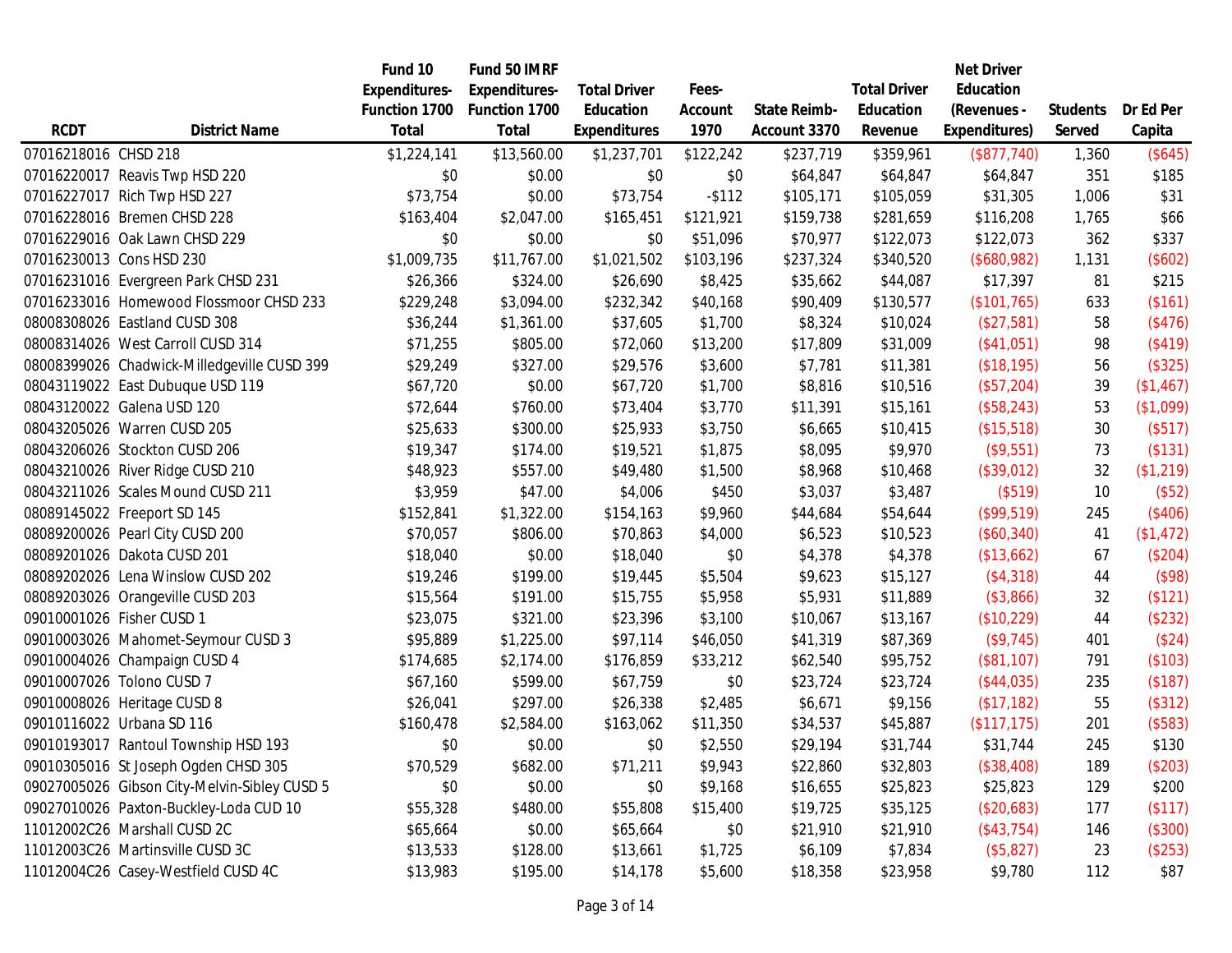|                          |                                         | Fund 10       | Fund 50 IMRF  |                     |          |              |                     | <b>Net Driver</b> |                 |           |
|--------------------------|-----------------------------------------|---------------|---------------|---------------------|----------|--------------|---------------------|-------------------|-----------------|-----------|
|                          |                                         | Expenditures- | Expenditures- | <b>Total Driver</b> | Fees-    |              | <b>Total Driver</b> | Education         |                 |           |
|                          |                                         | Function 1700 | Function 1700 | Education           | Account  | State Reimb- | Education           | (Revenues -       | <b>Students</b> | Dr Ed Per |
| <b>RCDT</b>              | <b>District Name</b>                    | <b>Total</b>  | Total         | <b>Expenditures</b> | 1970     | Account 3370 | Revenue             | Expenditures)     | Served          | Capita    |
|                          | 11015001026 Charleston CUSD 1           | \$1,100       | \$0.00        | \$1,100             | \$6,600  | \$45,094     | \$51,694            | \$50,594          | 236             | \$214     |
|                          | 11015002026 Mattoon CUSD 2              | \$0           | \$0.00        | \$0                 | \$0      | \$52,837     | \$52,837            | \$52,837          | 352             | \$150     |
|                          | 11015005026 Oakland CUSD 5              | \$7,419       | \$42.00       | \$7,461             | \$800    | \$4,387      | \$5,187             | (\$2,274)         | 30              | (\$76)    |
|                          | 11018003026 Neoga CUSD 3                | \$37,066      | \$429.00      | \$37,495            | \$4,100  | \$12,600     | \$16,700            | (\$20,795)        | 84              | (\$248)   |
|                          | 11018077026 Cumberland CUSD 77          | \$79,723      | \$1,060.00    | \$80,783            | \$1,390  | \$12,753     | \$14,143            | (\$66,640)        | 93              | (\$717)   |
|                          | 11021301026 Tuscola CUSD 301            | \$0           | \$0.00        | \$0                 | \$2,835  | \$11,553     | \$14,388            | \$14,388          | 132             | \$109     |
|                          | 11021302026 Villa Grove CUSD 302        | \$0           | \$0.00        | \$0                 | \$0      | \$8,376      | \$8,376             | \$8,376           | 69              | \$121     |
|                          | 11021305026 Arthur CUSD 305             | \$9,429       | \$101.00      | \$9,530             | \$0      | \$17,552     | \$17,552            | \$8,022           | 160             | \$50      |
|                          | 11021306026 Arcola CUSD 306             | \$28,416      | \$281.00      | \$28,697            | \$1,751  | \$12,915     | \$14,666            | (\$14,031)        | 73              | (\$192)   |
|                          | 11023001026 Shiloh CUSD 1               | \$0           | \$0.00        | \$0                 | \$900    | \$5,264      | \$6,164             | \$6,164           | 44              | \$140     |
|                          | 11023003026 Kansas CUSD 3               | \$11,435      | \$135.00      | \$11,570            | \$0      | \$3,288      | \$3,288             | (\$8,282)         | 39              | (\$212)   |
| 11023004026 Paris CUSD 4 |                                         | \$0           | \$0.00        | \$0                 | \$0      | \$11,167     | \$11,167            | \$11,167          | 103             | \$108     |
|                          | 11023006026 Edgar County CUD 6          | \$8,405       | \$99.00       | \$8,504             | \$5,970  | \$5,318      | \$11,288            | \$2,784           | 23              | \$121     |
|                          | 11023095025 Paris-Union SD 95           | \$0           | \$0.00        | \$0                 | \$0      | \$18,318     | \$18,318            | \$18,318          | 158             | \$116     |
|                          | 11070300026 Sullivan CUSD 300           | \$27,013      | \$175.00      | \$27,188            | \$2,150  | \$19,665     | \$21,815            | (\$5,373)         | 164             | (\$33)    |
|                          | 11070302026 Okaw Valley CUSD 302        | \$14,940      | \$127.00      | \$15,067            | \$1,765  | \$10,688     | \$12,453            | (\$2,614)         | 63              | $($ \$41) |
|                          | 11087001026 Windsor CUSD 1              | \$577         | \$0.00        | \$577               | \$0      | \$5,074      | \$5,074             | \$4,497           | 34              | \$132     |
|                          | 11087003A26 Cowden-Herrick CUSD 3A      | \$16,040      | \$158.00      | \$16,198            | \$3,520  | \$6,669      | \$10,189            | (\$6,009)         | 51              | (\$118)   |
|                          | 11087004026 Shelbyville CUSD 4          | \$44,348      | \$411.00      | \$44,759            | \$4,000  | \$22,167     | \$26,167            | (\$18,592)        | 155             | (\$120)   |
|                          | 11087005A26 Stewardson-Strasburg CUD 5A | \$23,293      | \$89.00       | \$23,382            | \$6,750  | \$5,466      | \$12,216            | (\$11,166)        | 43              | (\$260)   |
|                          | 11087021026 Central A & M CUD 21        | \$43,705      | \$0.00        | \$43,705            | \$9,204  | \$9,912      | \$19,116            | (\$24,589)        | 66              | (\$373)   |
|                          | 12013010026 Clay City CUSD 10           | \$8,724       | \$125.00      | \$8,849             | \$1,400  | \$4,535      | \$5,935             | (\$2,914)         | 33              | (\$88)    |
|                          | 12013025026 North Clay CUSD 25          | \$17,321      | \$244.00      | \$17,565            | \$3,450  | \$8,801      | \$12,251            | (\$5,314)         | 80              | (\$66)    |
|                          | 12013035026 Flora CUSD 35               | \$0           | \$0.00        | \$0                 | \$0      | \$17,841     | \$17,841            | \$17,841          | 155             | \$115     |
|                          | 12017001026 Hutsonville CUSD 1          | \$23,961      | \$0.00        | \$23,961            | \$0      | \$3,864      | \$3,864             | (\$20,097)        | 33              | (\$609)   |
|                          | 12017002026 Robinson CUSD 2             | \$2,442       | \$363.00      | \$2,805             | \$0      | \$26,164     | \$26,164            | \$23,359          | 184             | \$127     |
|                          | 12017003026 Palestine CUSD 3            | \$17,059      | \$201.00      | \$17,260            | \$1,920  | \$7,112      | \$9,032             | (\$8,228)         | 29              | (\$284)   |
|                          | 12017004026 Oblong CUSD 4               | \$77,215      | \$1,048.00    | \$78,263            | \$2,450  | \$12,208     | \$14,658            | (\$63,605)        | 41              | (\$1,551) |
|                          | 12040001026 Jasper County CUD 1         | \$87,113      | \$1,105.00    | \$88,218            | \$4,760  | \$23,645     | \$28,405            | (\$59,813)        | 149             | (\$401)   |
|                          | 12051010026 Red Hill CUSD 10            | \$59,322      | \$734.00      | \$60,056            | \$1,350  | \$15,889     | \$17,239            | (\$42,817)        | 81              | (\$529)   |
|                          | 12051020026 Lawrence County CUD 20      | \$39,088      | \$523.00      | \$39,611            | \$1,515  | \$20,072     | \$21,587            | (\$18,024)        | 80              | (\$225)   |
|                          | 12080001026 East Richland CUSD 1        | \$38,558      | \$491.00      | \$39,049            | \$17,058 | \$39,592     | \$56,650            | \$17,601          | 261             | \$67      |
|                          | 13014001026 Carlyle CUSD 1              | \$26,574      | \$581.00      | \$27,155            | \$9,806  | \$20,438     | \$30,244            | \$3,089           | 131             | \$24      |
|                          | 13014003026 Wesclin CUSD 3              | \$60,437      | \$920.00      | \$61,357            | \$11,672 | \$19,181     | \$30,853            | (\$30,504)        | 127             | (\$240)   |
|                          | 13014071016 Central CHSD 71             | \$0           | \$0.00        | \$0                 | \$0      | \$54,929     | \$54,929            | \$54,929          | 271             | \$203     |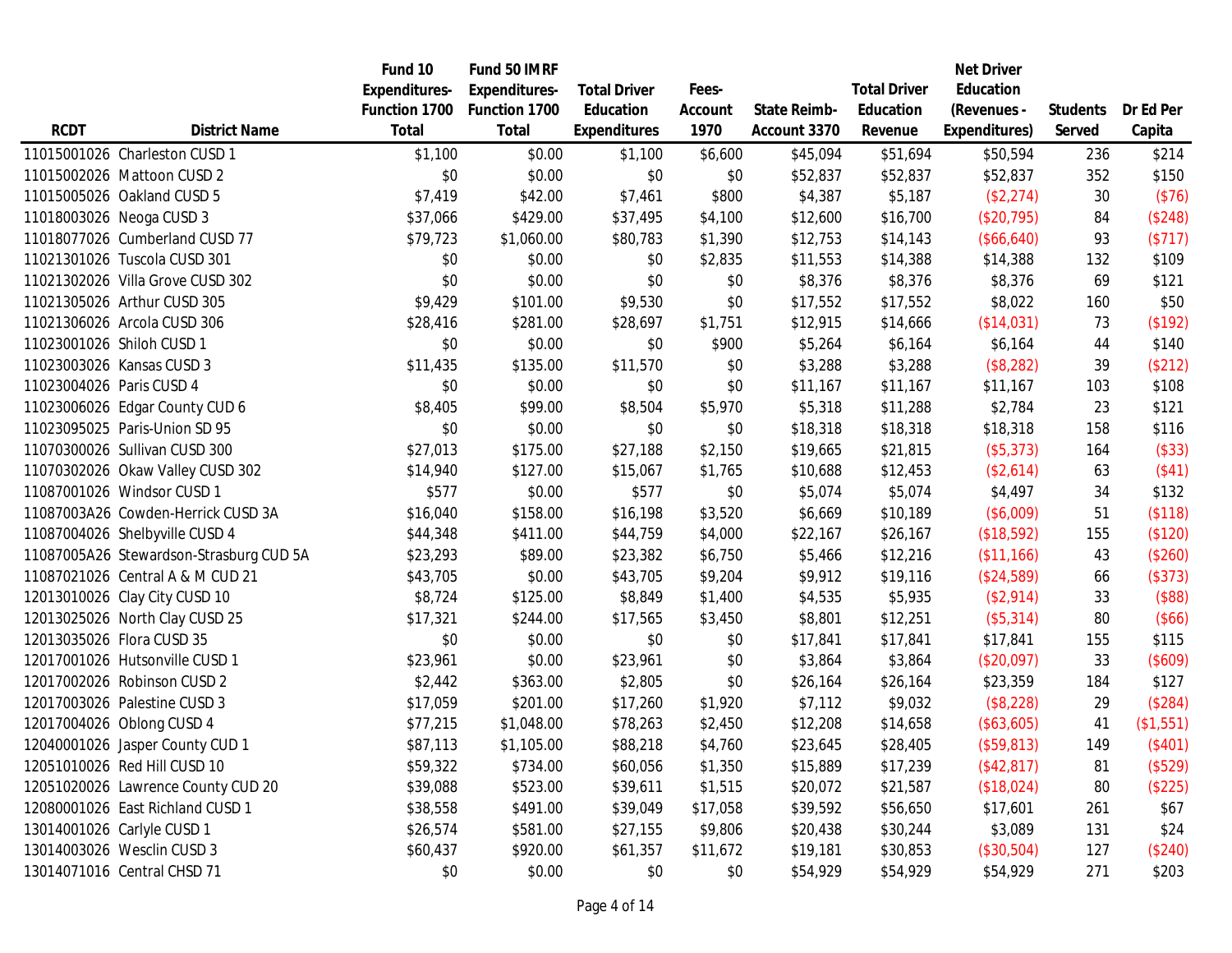|             |                                        | Fund 10              | Fund 50 IMRF  |                     |           |              |                     | <b>Net Driver</b> |                 |           |
|-------------|----------------------------------------|----------------------|---------------|---------------------|-----------|--------------|---------------------|-------------------|-----------------|-----------|
|             |                                        | <b>Expenditures-</b> | Expenditures- | <b>Total Driver</b> | Fees-     |              | <b>Total Driver</b> | Education         |                 |           |
|             |                                        | Function 1700        | Function 1700 | Education           | Account   | State Reimb- | Education           | (Revenues -       | <b>Students</b> | Dr Ed Per |
| <b>RCDT</b> | <b>District Name</b>                   | Total                | Total         | <b>Expenditures</b> | 1970      | Account 3370 | Revenue             | Expenditures)     | Served          | Capita    |
|             | 13041001026 Waltonville CUSD 1         | \$0                  | \$0.00        | \$0                 | \$0       | \$6,758      | \$6,758             | \$6,758           | 30              | \$225     |
|             | 13041201017 Mt Vernon Twp HSD 201      | \$246,195            | \$3,028.00    | \$249,223           | \$0       | \$69,725     | \$69,725            | (\$179,498)       | 349             | (\$514)   |
|             | 13041204017 Webber Twp HSD 204         | \$0                  | \$0.00        | \$0                 | \$0       | \$7,658      | \$7,658             | \$7,658           | 36              | \$213     |
|             | 13041205016 Woodlawn CHSD 205          | \$40,377             | \$481.00      | \$40,858            | \$1,300   | \$8,864      | \$10,164            | (\$30,694)        | 49              | (\$626)   |
|             | 13058100026 Patoka CUSD 100            | \$1,964              | \$0.00        | \$1,964             | \$850     | \$4,455      | \$5,305             | \$3,341           | 19              | \$176     |
|             | 13058200017 Centralia HSD 200          | \$180,536            | \$1,950.00    | \$182,486           | \$0       | \$42,157     | \$42,157            | (\$140,329)       | 309             | (\$454)   |
|             | 13058401026 South Central CUD 401      | \$22,214             | \$236.00      | \$22,450            | \$5,000   | \$9,190      | \$14,190            | (\$8,260)         | 89              | (\$93)    |
|             | 13058501026 Sandoval CUSD 501          | \$9,283              | \$51.00       | \$9,334             | \$0       | \$5,391      | \$5,391             | $($ \$3,943)      | 32              | (\$123)   |
|             | 13058600016 Salem CHSD 600             | \$14,528             | \$163.00      | \$14,691            | \$7,150   | \$26,673     | \$33,823            | \$19,132          | 266             | \$72      |
|             | 13058722026 Odin PSD 722               | \$10,413             | \$135.00      | \$10,548            | \$0       | \$4,960      | \$4,960             | (\$5,588)         | 18              | (\$310)   |
|             | 13095010026 West Washington Co CUD 10  | \$48,090             | \$536.00      | \$48,626            | \$3,039   | \$8,628      | \$11,667            | (\$36,959)        | 61              | (\$606)   |
|             | 13095099016 Nashville CHSD 99          | \$71,511             | \$0.00        | \$71,511            | \$0       | \$19,976     | \$19,976            | (\$51,535)        | 146             | (\$353)   |
|             | 15016299025 City of Chicago SD 299     | \$2,813,999          | \$0.00        | \$2,813,999         | \$448,731 | \$3,424,029  | \$3,872,760         | \$1,058,761       | 24,955          | \$42      |
|             | 16019424026 Genoa Kingston CUSD 424    | \$67,492             | \$259.00      | \$67,751            | \$0       | \$5,245      | \$5,245             | (\$62,506)        | 154             | (\$406)   |
|             | 16019425026 Indian Creek CUSD 425      | \$23,908             | \$0.00        | \$23,908            | \$2,676   | \$8,046      | \$10,722            | (\$13,186)        | 37              | (\$356)   |
|             | 16019426026 Hiawatha CUSD 426          | \$10,803             | \$0.00        | \$10,803            | \$3,225   | \$6,341      | \$9,566             | (\$1,237)         | 46              | (\$27)    |
|             | 16019427026 Sycamore CUSD 427          | \$212,414            | \$2,560.00    | \$214,974           | \$0       | \$46,834     | \$46,834            | (\$168, 140)      | 261             | (\$644)   |
|             | 16019428026 DeKalb CUSD 428            | \$371,817            | \$2,652.00    | \$374,469           | \$24,976  | \$55,078     | \$80,054            | (\$294,415)       | 332             | (\$887)   |
|             | 16019429026 Hinckley Big Rock CUSD 429 | \$0                  | \$0.00        | \$0                 | \$3,508   | \$11,927     | \$15,435            | \$15,435          | 53              | \$291     |
|             | 16019430026 Sandwich CUSD 430          | \$743                | \$7.00        | \$750               | \$12,161  | \$26,248     | \$38,409            | \$37,659          | 146             | \$258     |
|             | 16019432026 Somonauk CUSD 432          | \$41,685             | \$559.00      | \$42,244            | \$12,588  | \$12,211     | \$24,799            | (\$17,445)        | 70              | (\$249)   |
|             | 17020015026 Clinton CUSD 15            | \$126,431            | \$1,565.00    | \$127,996           | \$13,066  | \$28,385     | \$41,451            | (\$86,545)        | 233             | (\$371)   |
|             | 17020018026 Blue Ridge CUSD 18         | \$49,840             | \$559.00      | \$50,399            | \$2,580   | \$12,173     | \$14,753            | (\$35,646)        | 88              | (\$405)   |
|             | 17053005026 Woodland CUSD 5            | \$0                  | \$0.00        | \$0                 | \$0       | \$8,009      | \$8,009             | \$8,009           | 40              | \$200     |
|             | 17053006J26 Tri Point CUSD 6-J         | \$8,992              | \$0.00        | \$8,992             | \$2,200   | \$6,023      | \$8,223             | (\$769)           | 30              | (\$26)    |
|             | 17053008026 Prairie Central CUSD 8     | \$0                  | \$0.00        | \$0                 | \$16,311  | \$31,169     | \$47,480            | \$47,480          | 168             | \$283     |
|             | 17053074027 Flanagan-Cornell Dist 74   | \$0                  | \$0.00        | \$0                 | \$2,250   | \$6,778      | \$9,028             | \$9,028           | 41              | \$220     |
|             | 17053090017 Pontiac Twp HSD 90         | \$104,872            | \$1,381.00    | \$106,253           | \$21,143  | \$36,049     | \$57,192            | (\$49,061)        | 307             | (\$160)   |
|             | 17053230017 Dwight Twp HSD 230         | \$0                  | \$0.00        | \$0                 | \$2,810   | \$12,533     | \$15,343            | \$15,343          | 78              | \$197     |
|             | 17054021026 Hartsburg Emden CUSD 21    | \$9,281              | \$84.00       | \$9,365             | \$425     | \$3,524      | \$3,949             | (\$5,416)         | 23              | (\$235)   |
|             | 17054023026 Mt Pulaski CUSD 23         | \$43,382             | \$511.00      | \$43,893            | \$2,850   | \$8,951      | \$11,801            | (\$32,092)        | 61              | (\$526)   |
|             | 17054404016 Lincoln CHSD 404           | \$199,523            | \$2,473.00    | \$201,996           | \$21,234  | \$38,838     | \$60,072            | (\$141,924)       | 279             | (\$509)   |
|             | 17064002026 LeRoy CUSD 2               | \$59,130             | \$757.00      | \$59,887            | \$6,600   | \$9,027      | \$15,627            | (\$44,260)        | 91              | (\$486)   |
|             | 17064003026 Tri Valley CUSD 3          | \$51,744             | \$740.00      | \$52,484            | \$0       | \$9,141      | \$9,141             | $($ \$43,343)     | 99              | (\$438)   |
|             | 17064004026 Heyworth CUSD 4            | \$74,011             | \$1,082.00    | \$75,093            | \$11,264  | \$12,762     | \$24,026            | (\$51,067)        | 60              | (\$851)   |
|             | 17064005026 McLean County USD 5        | \$2,750              | \$124.00      | \$2,874             | \$94,353  | \$143,516    | \$237,869           | \$234,995         | 1,327           | \$177     |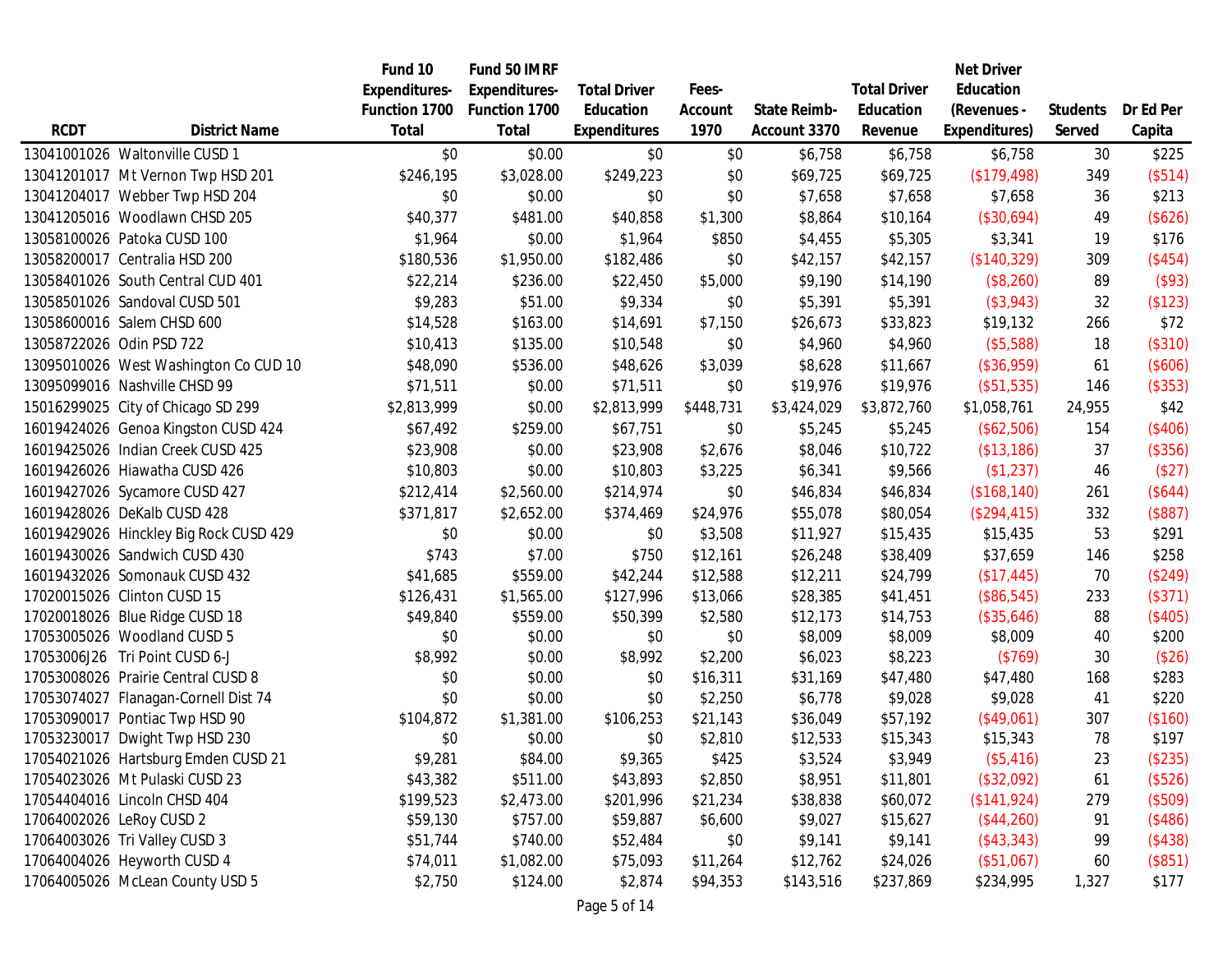|                      |                                              | Fund 10              | Fund 50 IMRF         |                     |           |              |                     | <b>Net Driver</b> |                 |           |
|----------------------|----------------------------------------------|----------------------|----------------------|---------------------|-----------|--------------|---------------------|-------------------|-----------------|-----------|
|                      |                                              | <b>Expenditures-</b> | <b>Expenditures-</b> | <b>Total Driver</b> | Fees-     |              | <b>Total Driver</b> | Education         |                 |           |
|                      |                                              | Function 1700        | Function 1700        | Education           | Account   | State Reimb- | Education           | (Revenues -       | <b>Students</b> | Dr Ed Per |
| <b>RCDT</b>          | <b>District Name</b>                         | Total                | <b>Total</b>         | <b>Expenditures</b> | 1970      | Account 3370 | Revenue             | Expenditures)     | Served          | Capita    |
|                      | 17064007026 Lexington CUSD 7                 | \$21,003             | \$256.00             | \$21,259            | \$8,838   | \$5,791      | \$14,629            | (\$6,630)         | 48              | (\$138)   |
|                      | 17064016026 Olympia CUSD 16                  | \$22,700             | \$259.00             | \$22,959            | \$2,834   | \$11,519     | \$14,353            | (\$8,606)         | 69              | (\$125)   |
|                      | 17064019026 Ridgeview CUSD 19                | \$37,481             | \$0.00               | \$37,481            | \$3,870   | \$7,508      | \$11,378            | (\$26,103)        | 27              | (\$967)   |
|                      | 17064087025 Bloomington SD 87                | \$36,198             | \$449.00             | \$36,647            | \$1,840   | \$5,370      | \$7,210             | (\$29,437)        | 35              | (\$841)   |
|                      | 19022086017 Hinsdale Twp HSD 86              | \$173,613            | \$1,700.00           | \$175,313           | \$54,095  | \$62,352     | \$116,447           | (\$58,866)        | 407             | (\$145)   |
|                      | 19022087017 Glenbard Twp HSD 87              | \$0                  | \$0.00               | \$0                 | \$469,589 | \$325,126    | \$794,715           | \$794,715         | 1,503           | \$529     |
|                      | 19022088016 DuPage HSD 88                    | \$281,821            | \$13,127.00          | \$294,948           | \$86,548  | \$135,298    | \$221,846           | (\$73,102)        | 1,245           | (\$59)    |
| 19022094016 CHSD 94  |                                              | \$0                  | \$0.00               | \$0                 | \$0       | \$68,683     | \$68,683            | \$68,683          | 462             | \$149     |
| 19022099016 CHSD 99  |                                              | \$785,619            | \$9,593.00           | \$795,212           | \$0       | \$111,951    | \$111,951           | (\$683,261)       | 657             | (\$1,040) |
|                      | 19022100016 Fenton CHSD 100                  | \$136,678            | \$736.00             | \$137,414           | \$46,800  | \$55,098     | \$101,898           | (\$35,516)        | 469             | (\$76)    |
|                      | 19022108016 Lake Park CHSD 108               | \$335,106            | \$3,678.00           | \$338,784           | \$88,448  | \$89,743     | \$178,191           | (\$160,593)       | 515             | (\$312)   |
| 19022200026 CUSD 200 |                                              | \$488,124            | \$5,544.00           | \$493,668           | \$83,590  | \$90,775     | \$174,365           | (\$319,303)       | 555             | (\$575)   |
| 19022201026 CUSD 201 |                                              | \$86,566             | \$47.00              | \$86,613            | \$8,040   | \$13,333     | \$21,373            | (\$65,240)        | 74              | (\$882)   |
|                      | 19022202026 Lisle CUSD 202                   | \$187,463            | \$2,011.00           | \$189,474           | \$76,372  | \$41,466     | \$117,838           | (\$71,636)        | 212             | (\$338)   |
|                      | 19022203026 Naperville CUSD 203              | \$0                  | \$0.00               | \$0                 | \$0       | \$126,759    | \$126,759           | \$126,759         | 637             | \$199     |
|                      | 19022204026 Indian Prairie CUSD 204          | \$0                  | \$0.00               | \$0                 | \$139,855 | \$168,094    | \$307,949           | \$307,949         | 841             | \$366     |
|                      | 19022205026 Elmhurst SD 205                  | \$175,836            | \$2,082.00           | \$177,918           | \$83,055  | \$88,785     | \$171,840           | (\$6,078)         | 446             | (\$14)    |
|                      | 20024001026 Edwards County CUSD 1            | \$66,589             | \$0.00               | \$66,589            | \$3,000   | \$16,184     | \$19,184            | (\$47,405)        | 125             | (\$379)   |
|                      | 20030007026 Gallatin CUSD 7                  | \$11,331             | \$0.00               | \$11,331            | \$1,060   | \$10,271     | \$11,331            | \$0               | 48              | \$0       |
|                      | 20033010026 Hamilton Co CUSD 10              | \$0                  | \$0.00               | \$0                 | \$5,925   | \$14,520     | \$20,445            | \$20,445          | 131             | \$156     |
|                      | 20035001026 Hardin County CUSD 1             | \$21,484             | \$298.00             | \$21,782            | \$220     | \$7,830      | \$8,050             | (\$13,732)        | 79              | (\$174)   |
|                      | 20076001026 Pope Co CUD 1                    | \$25,704             | \$0.00               | \$25,704            | \$1,725   | \$9,533      | \$11,258            | (\$14,446)        | 51              | (\$283)   |
|                      | 20083001026 Galatia CUSD 1                   | \$12,328             | \$184.00             | \$12,512            | \$1,950   | \$6,032      | \$7,982             | (\$4,530)         | 58              | (\$78)    |
|                      | 20083002026 Carrier Mills-Stonefort CUSD 2   | \$68,678             | \$727.00             | \$69,405            | \$40      | \$7,512      | \$7,552             | (\$61,853)        | 27              | (\$2,291) |
|                      | 20083003026 Harrisburg CUSD 3                | \$28,535             | \$0.00               | \$28,535            | \$0       | \$28,535     | \$28,535            | \$0               | 212             | \$0       |
|                      | 20083004026 Eldorado CUSD 4                  | \$56,742             | \$580.00             | \$57,322            | \$925     | \$16,735     | \$17,660            | (\$39,662)        | 128             | (\$310)   |
|                      | 20093348026 Wabash CUSD 348                  | \$0                  | \$0.00               | \$0                 | \$5,875   | \$17,520     | \$23,395            | \$23,395          | 259             | \$90      |
|                      | 20096100026 Wayne City CUSD 100              | \$16,802             | \$189.00             | \$16,991            | \$0       | \$8,704      | \$8,704             | (\$8,287)         | 76              | (\$109)   |
|                      | 20096200026 North Wayne CUSD 200             | \$24,714             | \$0.00               | \$24,714            | \$0       | \$6,657      | \$6,657             | (\$18,057)        | 41              | (\$440)   |
|                      | 20096225016 Fairfield Comm H S Dist 225      | \$0                  | \$0.00               | \$0                 | \$0       | \$25,040     | \$25,040            | \$25,040          | 164             | \$153     |
|                      | 20097001026 Grayville CUSD 1                 | \$15,955             | \$64.00              | \$16,019            | \$1,125   | \$3,845      | \$4,970             | (\$11,049)        | 39              | (\$283)   |
|                      | 20097003026 Norris City-Omaha-Enfield CUSD 3 | \$12,152             | \$0.00               | \$12,152            | \$595     | \$11,249     | \$11,844            | (\$308)           | 82              | (\$4)     |
|                      | 20097005026 Carmi-White County CUSD 5        | \$84,133             | \$1,346.00           | \$85,479            | \$4,840   | \$21,047     | \$25,887            | (\$59,592)        | 103             | (\$579)   |
|                      | 21028099026 Christopher USD 99               | \$631                | \$0.00               | \$631               | \$0       | \$13,573     | \$13,573            | \$12,942          | 55              | \$235     |
|                      | 21028103013 Benton Cons HSD 103              | \$106,138            | \$1,038.00           | \$107,176           | \$2,340   | \$35,937     | \$38,277            | (\$68,899)        | 221             | (\$312)   |
|                      | 21028168026 Frankfort CUSD 168               | \$249,318            | \$1,559.00           | \$250,877           | \$7,030   | \$26,740     | \$33,770            | (\$217,107)       | 178             | (\$1,220) |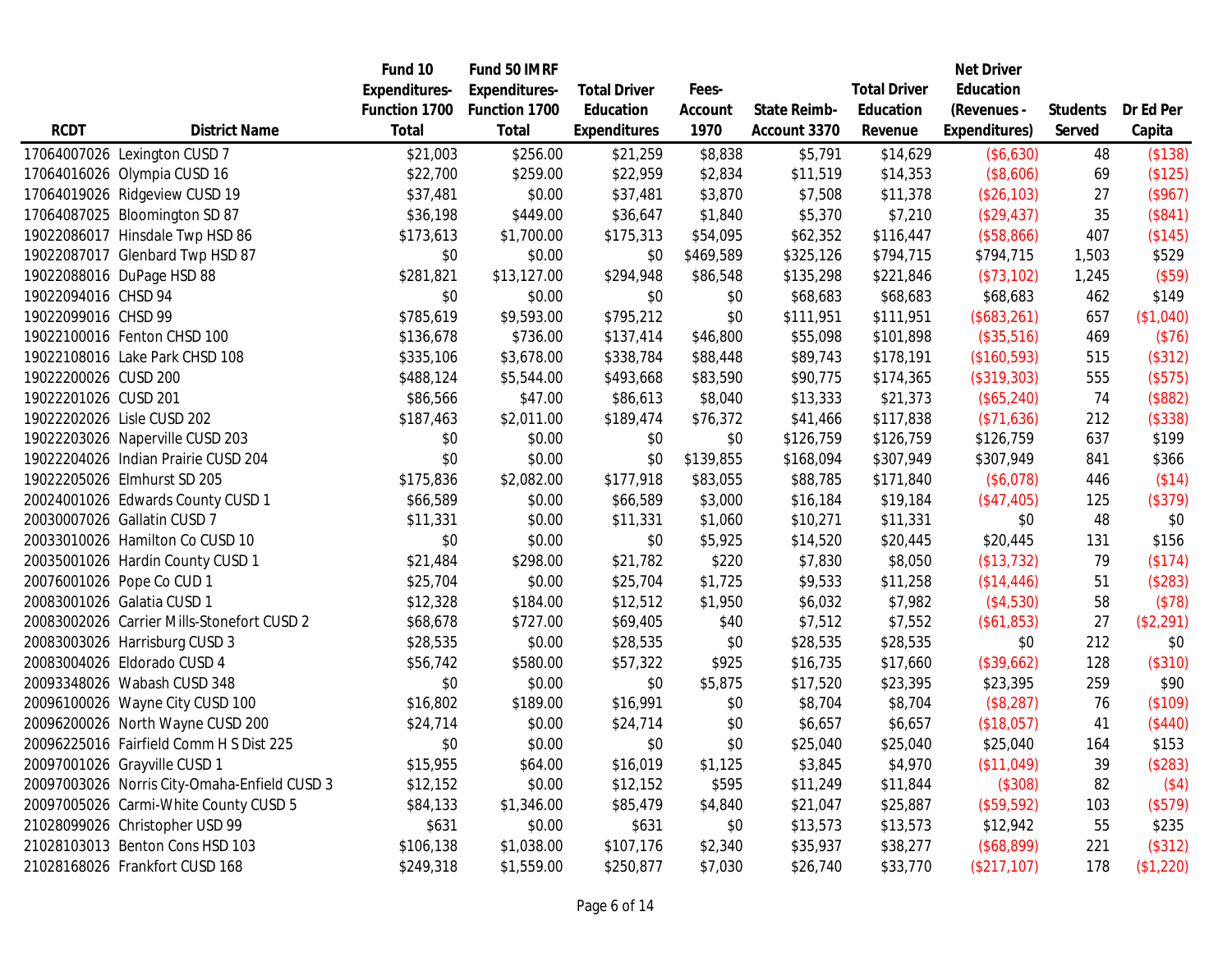|                         |                                             | Fund 10              | Fund 50 IMRF         |                     |           |                     |                     | <b>Net Driver</b> |                 |           |
|-------------------------|---------------------------------------------|----------------------|----------------------|---------------------|-----------|---------------------|---------------------|-------------------|-----------------|-----------|
|                         |                                             | <b>Expenditures-</b> | <b>Expenditures-</b> | <b>Total Driver</b> | Fees-     |                     | <b>Total Driver</b> | Education         |                 |           |
|                         |                                             | Function 1700        | Function 1700        | Education           | Account   | <b>State Reimb-</b> | Education           | (Revenues -       | <b>Students</b> | Dr Ed Per |
| <b>RCDT</b>             | <b>District Name</b>                        | Total                | Total                | <b>Expenditures</b> | 1970      | Account 3370        | Revenue             | Expenditures)     | Served          | Capita    |
|                         | 21028174026 Thompsonville CUSD 174          | \$15,449             | \$154.00             | \$15,603            | \$1,650   | \$4,482             | \$6,132             | (\$9,471)         | 35              | (\$271)   |
|                         | 21028188026 Zeigler-Royalton CUSD 188       | \$44,999             | \$531.00             | \$45,530            | \$0       | \$7,936             | \$7,936             | $($ \$37,594)     | 50              | (\$752)   |
|                         | 21028196026 Sesser-Valier CUSD 196          | \$56,158             | \$583.00             | \$56,741            | \$725     | \$11,945            | \$12,670            | (\$44,071)        | 67              | (\$658)   |
|                         | 21044001026 Goreville CUD 1                 | \$56,847             | \$706.00             | \$57,553            | \$0       | \$7,869             | \$7,869             | (\$49,684)        | 81              | (\$613)   |
|                         | 21044133017 Vienna HSD 133                  | \$45,954             | \$482.00             | \$46,436            | \$4,873   | \$16,530            | \$21,403            | (\$25,033)        | 173             | (\$145)   |
| 21061001026 Massac UD 1 |                                             | \$0                  | \$0.00               | \$0                 | \$0       | \$30,341            | \$30,341            | \$30,341          | 217             | \$140     |
|                         | 21061038026 Joppa-Maple Grove UD 38         | \$12,701             | \$178.00             | \$12,879            | \$400     | \$3,061             | \$3,461             | (\$9,418)         | 23              | (\$409)   |
|                         | 21100001026 Johnston City CUSD 1            | \$61,891             | \$648.00             | \$62,539            | \$12,225  | \$19,326            | \$31,551            | (\$30,988)        | 93              | (\$333)   |
|                         | 21100002026 Marion CUSD 2                   | \$0                  | \$0.00               | \$0                 | \$11,445  | \$52,575            | \$64,020            | \$64,020          | 303             | \$211     |
|                         | 21100003026 Crab Orchard CUSD 3             | \$0                  | \$0.00               | \$0                 | \$1,650   | \$7,995             | \$9,645             | \$9,645           | 45              | \$214     |
|                         | 21100004026 Herrin CUSD 4                   | \$0                  | \$0.00               | \$0                 | \$0       | \$41,607            | \$41,607            | \$41,607          | 199             | \$209     |
|                         | 21100005026 Carterville CUSD 5              | \$81,627             | \$828.00             | \$82,455            | \$0       | \$27,023            | \$27,023            | (\$55,432)        | 152             | (\$365)   |
|                         | 24032001026 Coal City CUSD 1                | \$0                  | \$0.00               | \$0                 | \$38,895  | \$0                 | \$38,895            | \$38,895          | 156             | \$249     |
|                         | 24032073017 Gardner S Wilmington Twp HSD 73 | \$68,724             | \$814.00             | \$69,538            | \$3,339   | \$11,789            | \$15,128            | $($ \$54,410)     | 49              | (\$1,110) |
|                         | 24032101016 Morris CHSD 101                 | \$679                | \$0.00               | \$679               | \$8,416   | \$44,171            | \$52,587            | \$51,908          | 297             | \$175     |
|                         | 24032111016 Minooka CHSD 111                | \$694,103            | \$6,048.00           | \$700,151           | \$66,187  | \$117,145           | \$183,332           | (\$516, 819)      | 506             | (\$1,021) |
|                         | 24047018016 Newark CHSD 18                  | \$36,910             | \$452.00             | \$37,362            | \$2,265   | \$8,809             | \$11,074            | (\$26,288)        | 45              | (\$584)   |
|                         | 24047088026 Plano CUSD 88                   | \$84,670             | \$1,116.00           | \$85,786            | \$9,429   | \$25,215            | \$34,644            | $($ \$51,142 $)$  | 135             | (\$379)   |
|                         | 24047115026 Yorkville CUSD 115              | \$11,104             | \$0.00               | \$11,104            | \$43,653  | \$48,572            | \$92,225            | \$81,121          | 215             | \$377     |
|                         | 24047308026 Oswego CUSD 308                 | \$747,643            | \$8,665.00           | \$756,308           | \$178,977 | \$181,368           | \$360,345           | (\$395,963)       | 1,097           | (\$361)   |
|                         | 26029001026 Astoria CUSD 1                  | \$391                | \$0.00               | \$391               | \$1,000   | \$5,370             | \$6,370             | \$5,979           | 40              | \$149     |
| 26029002026 VITCUSD 2   |                                             | \$0                  | \$0.00               | \$0                 | \$0       | \$4,760             | \$4,760             | \$4,760           | 43              | \$111     |
|                         | 26029003026 CUSD 3 Fulton County            | \$9,257              | \$0.00               | \$9,257             | \$2,000   | \$7,073             | \$9,073             | (\$184)           | 36              | (\$5)     |
|                         | 26029004026 Spoon River Valley CUSD 4       | \$14,844             | \$174.00             | \$15,018            | \$2,650   | \$6,032             | \$8,682             | (\$6,336)         | 25              | (\$253)   |
|                         | 26029066025 Canton Union SD 66              | \$57,503             | \$738.00             | \$58,241            | \$9,465   | \$35,659            | \$45,124            | (\$13,117)        | 325             | (\$40)    |
|                         | 26029097026 Lewistown CUSD 97               | \$17,994             | \$195.00             | \$18,189            | \$7,335   | \$9,999             | \$17,334            | (\$855)           | 94              | $($ \$9)  |
|                         | 26034307016 Illini West H S Dist 307        | \$89,486             | \$955.00             | \$90,441            | \$4,550   | \$20,641            | \$25,191            | (\$65,250)        | 121             | (\$539)   |
|                         | 26034316026 Warsaw CUSD 316                 | \$67,551             | \$754.00             | \$68,305            | \$3,150   | \$10,299            | \$13,449            | (\$54,856)        | 97              | (\$566)   |
|                         | 26034328024 Hamilton CCSD 328               | \$36,274             | \$425.00             | \$36,699            | \$1,600   | \$8,425             | \$10,025            | (\$26,674)        | 57              | (\$468)   |
|                         | 26034337026 Southeastern CUSD 337           | \$12,010             | \$153.00             | \$12,163            | \$1,100   | \$8,218             | \$9,318             | (\$2,845)         | 83              | (\$34)    |
|                         | 26062103026 West Prairie CUSD 103           | \$8,639              | \$123.00             | \$8,762             | \$2,010   | \$10,286            | \$12,296            | \$3,534           | 53              | \$67      |
|                         | 26062170026 Bushnell Prairie City CUSD 170  | \$24,509             | \$297.00             | \$24,806            | \$12,148  | \$9,322             | \$21,470            | (\$3,336)         | 107             | (\$31)    |
|                         | 26062185026 Macomb CUSD 185                 | \$97,414             | \$1,127.00           | \$98,541            | \$16,835  | \$24,659            | \$41,494            | (\$57,047)        | 272             | (\$210)   |
|                         | 26085005026 Schuyler-Industry CUSD 5        | \$28,907             | \$364.00             | \$29,271            | \$0       | \$22,920            | \$22,920            | (\$6,351)         | 190             | (\$33)    |
|                         | 28006103022 DePue USD 103                   | \$12,404             | \$180.00             | \$12,584            | \$0       | \$3,978             | \$3,978             | (\$8,606)         | 32              | (\$269)   |
|                         | 28006303026 La Moille CUSD 303              | \$9,447              | \$113.00             | \$9,560             | \$3,340   | \$4,080             | \$7,420             | (\$2,140)         | 25              | (\$86)    |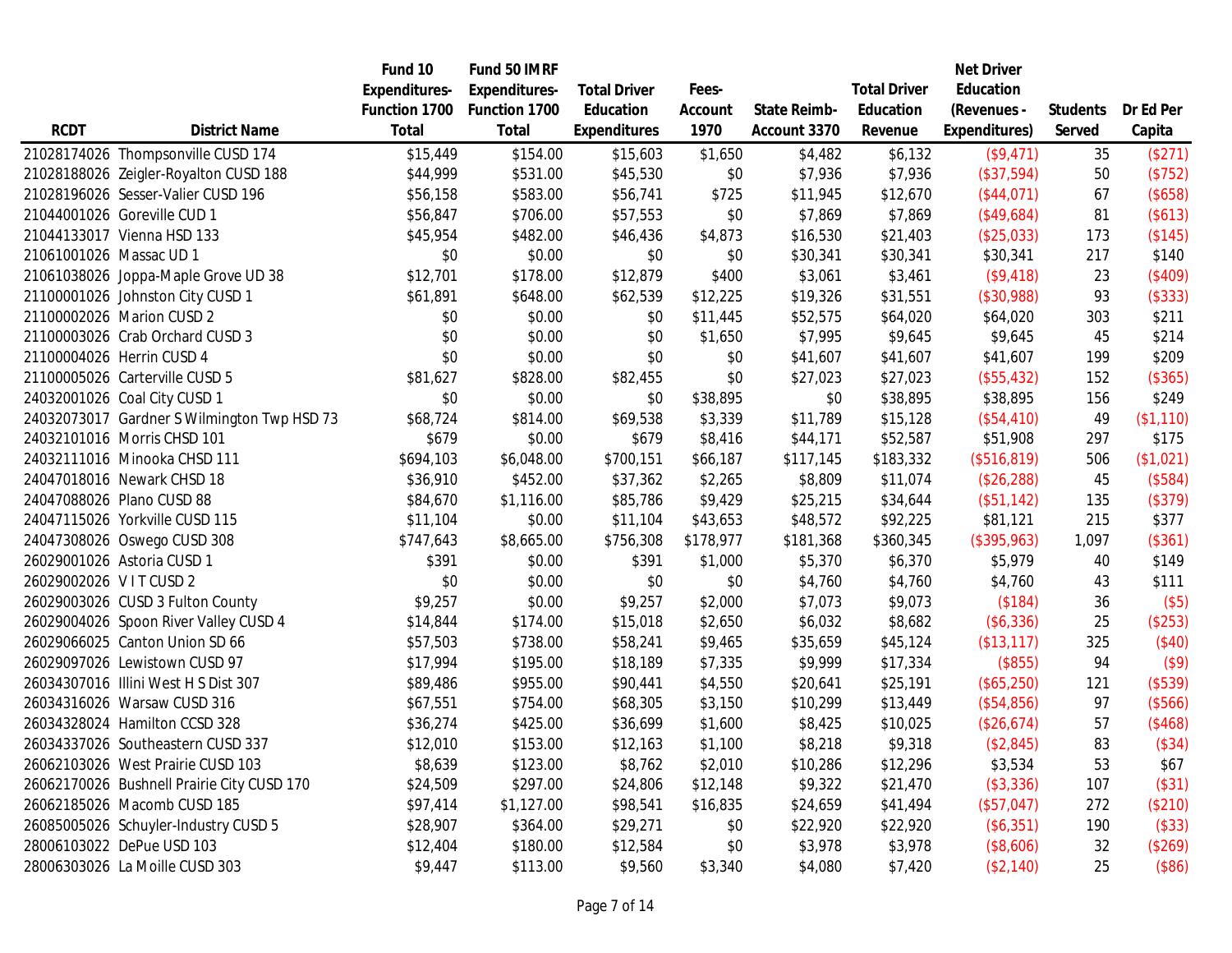|                          |                                    | Fund 10       | Fund 50 IMRF         |                     |          |                     |                     | <b>Net Driver</b> |                 |           |
|--------------------------|------------------------------------|---------------|----------------------|---------------------|----------|---------------------|---------------------|-------------------|-----------------|-----------|
|                          |                                    | Expenditures- | <b>Expenditures-</b> | <b>Total Driver</b> | Fees-    |                     | <b>Total Driver</b> | Education         |                 |           |
|                          |                                    | Function 1700 | Function 1700        | Education           | Account  | <b>State Reimb-</b> | Education           | (Revenues -       | <b>Students</b> | Dr Ed Per |
| <b>RCDT</b>              | <b>District Name</b>               | Total         | Total                | <b>Expenditures</b> | 1970     | Account 3370        | Revenue             | Expenditures)     | Served          | Capita    |
|                          | 28006340026 Bureau Valley CUSD 340 | \$67,690      | \$961.00             | \$68,651            | \$6,824  | \$16,330            | \$23,154            | (\$45,497)        | 68              | (\$669)   |
|                          | 28006500015 Princeton HSD 500      | \$168,692     | \$1,539.00           | \$170,231           | \$4,050  | \$21,980            | \$26,030            | (\$144,201)       | 136             | (\$1,060) |
| 28006502017 Hall HSD 502 |                                    | \$162,046     | \$1,659.00           | \$163,705           | \$27,644 | \$32,009            | \$59,653            | (\$104,052)       | 152             | (\$685)   |
|                          | 28006505016 Ohio CHSD 505          | \$4,253       | \$51.00              | \$4,304             | \$1,187  | \$2,694             | \$3,881             | (\$423)           | 10              | (\$42)    |
|                          | 28037223026 Orion CUSD 223         | \$49,675      | \$585.00             | \$50,260            | \$3,436  | \$21,067            | \$24,503            | (\$25,757)        | 142             | (\$181)   |
|                          | 28037224026 Galva CUSD 224         | \$23,352      | \$249.00             | \$23,601            | \$3,618  | \$9,143             | \$12,761            | (\$10,840)        | 40              | (\$271)   |
|                          | 28037225026 AIWood CUSD 225        | \$27,500      | \$300.00             | \$27,800            | \$2,475  | \$6,131             | \$8,606             | (\$19,194)        | 27              | (\$711)   |
|                          | 28037226026 Annawan CUSD 226       | \$15,013      | \$0.00               | \$15,013            | \$1,750  | \$6,972             | \$8,722             | (\$6,291)         | 36              | (\$175)   |
|                          | 28037227026 Cambridge CUSD 227     | \$15,140      | \$0.00               | \$15,140            | \$2,417  | \$5,547             | \$7,964             | (\$7,176)         | 28              | (\$256)   |
|                          | 28037228026 Geneseo CUSD 228       | \$147,888     | \$1,763.00           | \$149,651           | \$7,400  | \$42,836            | \$50,236            | (\$99,415)        | 409             | (\$243)   |
|                          | 28037229026 Kewanee CUSD 229       | \$91,453      | \$1,186.00           | \$92,639            | \$0      | \$23,055            | \$23,055            | (\$69,584)        | 167             | (\$417)   |
|                          | 28037230026 Wethersfield CUSD 230  | \$30,543      | \$398.00             | \$30,941            | \$5,400  | \$10,190            | \$15,590            | (\$15,351)        | 54              | (\$284)   |
|                          | 28088100026 Stark County CUSD 100  | \$37,473      | \$159.00             | \$37,632            | \$1,795  | \$12,839            | \$14,634            | (\$22,998)        | 131             | (\$176)   |
| 30002001022 Cairo USD 1  |                                    | \$0           | \$0.00               | \$0                 | \$0      | \$4,808             | \$4,808             | \$4,808           | 20              | \$240     |
|                          | 30002005026 Egyptian CUSD 5        | \$0           | \$0.00               | \$0                 | \$0      | \$5,467             | \$5,467             | \$5,467           | 29              | \$189     |
|                          | 30039165016 Carbondale CHSD 165    | \$0           | \$0.00               | \$0                 | \$3,155  | \$50,333            | \$53,488            | \$53,488          | 248             | \$216     |
|                          | 30039176026 Trico CUSD 176         | \$0           | \$0.00               | \$0                 | \$3,865  | \$14,120            | \$17,985            | \$17,985          | 105             | \$171     |
|                          | 30039186026 Murphysboro CUSD 186   | \$0           | \$0.00               | \$0                 | \$4,500  | \$29,338            | \$33,838            | \$33,838          | 223             | \$152     |
|                          | 30039196026 Elverado CUSD 196      | \$31,392      | \$261.00             | \$31,653            | \$700    | \$8,678             | \$9,378             | (\$22, 275)       | 38              | (\$586)   |
|                          | 30073101016 Pinckneyville CHSD 101 | \$27,557      | \$292.00             | \$27,849            | \$5,630  | \$23,331            | \$28,961            | \$1,112           | 201             | \$6       |
|                          | 30073300026 Duquoin CUSD 300       | \$98,122      | \$1,070.00           | \$99,192            | \$5,800  | \$20,145            | \$25,945            | (\$73,247)        | 141             | (\$519)   |
|                          | 30077100026 Century CUSD 100       | \$14,869      | \$173.00             | \$15,042            | \$0      | \$7,287             | \$7,287             | (\$7,755)         | 55              | (\$141)   |
|                          | 30077101026 Meridian CUSD 101      | \$0           | \$0.00               | \$0                 | \$0      | \$1,872             | \$1,872             | \$1,872           | 50              | \$37      |
|                          | 30091017022 Cobden SUD 17          | \$21,757      | \$239.00             | \$21,996            | \$0      | \$8,184             | \$8,184             | (\$13,812)        | 39              | (\$354)   |
|                          | 30091066022 Dongola USD 66         | \$0           | \$0.00               | \$0                 | \$0      | \$3,054             | \$3,054             | \$3,054           | 20              | \$153     |
|                          | 30091081016 Anna Jonesboro CHSD 81 | \$63,085      | \$736.00             | \$63,821            | \$0      | \$22,378            | \$22,378            | (\$41,443)        | 208             | (\$199)   |
|                          | 30091084026 Shawnee CUSD 84        | \$38,200      | \$528.00             | \$38,728            | \$350    | \$6,373             | \$6,723             | (\$32,005)        | 31              | (\$1,032) |
| 31045046022 SD U-46      |                                    | \$518,267     | \$4,793.00           | \$523,060           | \$0      | \$184,369           | \$184,369           | (\$338,691)       | 1,100           | (\$308)   |
|                          | 31045101022 Batavia USD 101        | \$154,826     | \$1,970.00           | \$156,796           | \$38,049 | \$38,549            | \$76,598            | (\$80,198)        | 269             | (\$298)   |
|                          | 31045129022 Aurora West USD 129    | \$353,154     | \$4,191.00           | \$357,345           | \$0      | \$100,070           | \$100,070           | (\$257, 275)      | 599             | (\$430)   |
|                          | 31045131022 Aurora East USD 131    | \$269,923     | \$1,988.00           | \$271,911           | \$0      | \$122,228           | \$122,228           | (\$149,683)       | 716             | (\$209)   |
| 31045300026 CUSD 300     |                                    | \$289,826     | \$2,964.00           | \$292,790           | \$0      | \$105,134           | \$105,134           | (\$187,656)       | 875             | (\$214)   |
|                          | 31045301026 Central CUSD 301       | \$141,767     | \$1,462.00           | \$143,229           | \$57,900 | \$50,550            | \$108,450           | (\$34,779)        | 352             | (\$99)    |
|                          | 31045302026 Kaneland CUSD 302      | \$271,189     | \$2,848.00           | \$274,037           | \$49,405 | \$44,497            | \$93,902            | (\$180, 135)      | 323             | (\$558)   |
|                          | 31045303026 St Charles CUSD 303    | \$303,507     | \$2,837.00           | \$306,344           | \$0      | \$152,470           | \$152,470           | (\$153,874)       | 771             | (\$200)   |
|                          | 31045304026 Geneva CUSD 304        | \$0           | \$0.00               | \$0                 | \$0      | \$10,273            | \$10,273            | \$10,273          | 71              | \$145     |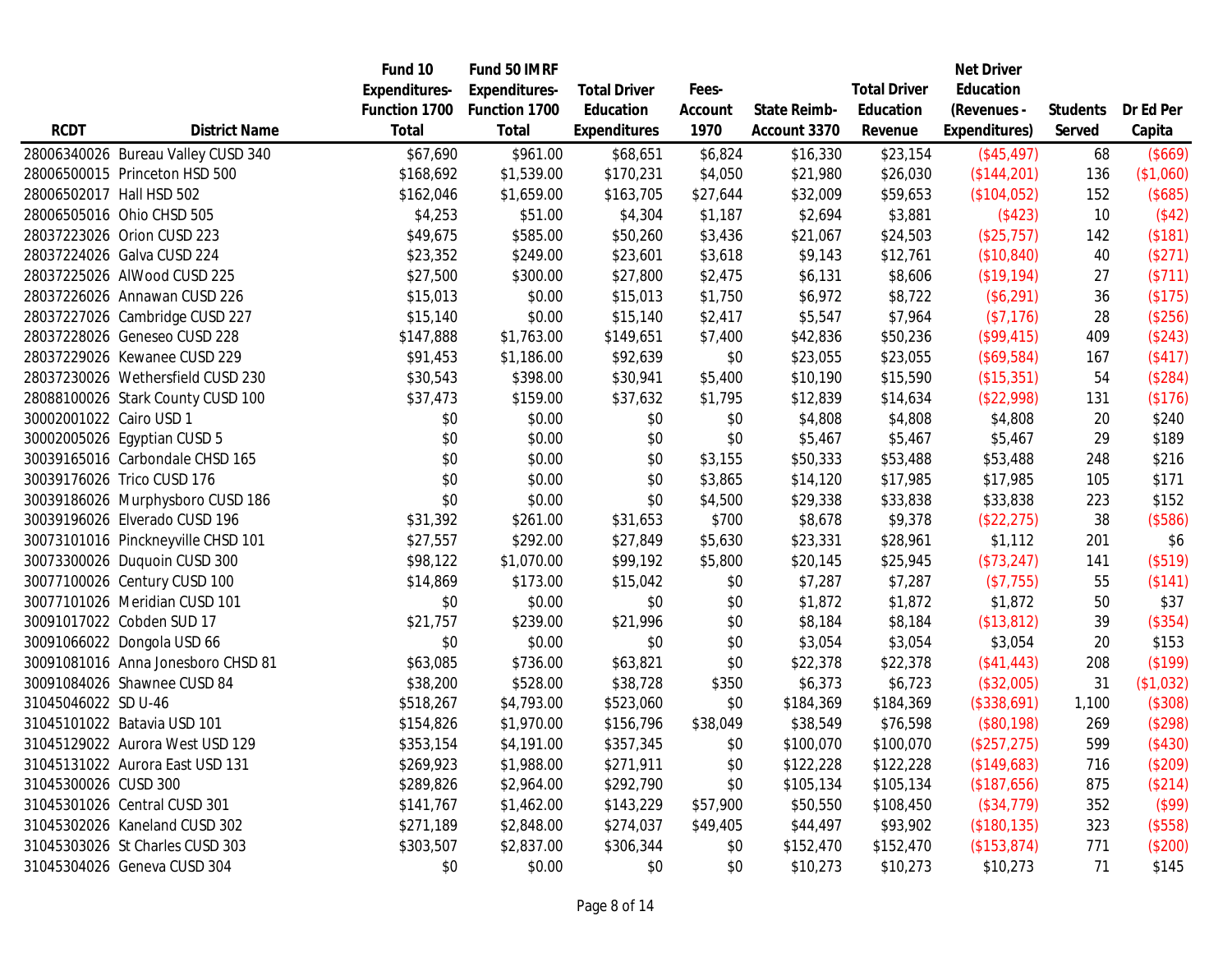|                      |                                               | Fund 10       | Fund 50 IMRF         |                     |          |                     |                     | <b>Net Driver</b> |                 |           |
|----------------------|-----------------------------------------------|---------------|----------------------|---------------------|----------|---------------------|---------------------|-------------------|-----------------|-----------|
|                      |                                               | Expenditures- | <b>Expenditures-</b> | <b>Total Driver</b> | Fees-    |                     | <b>Total Driver</b> | Education         |                 |           |
|                      |                                               | Function 1700 | Function 1700        | Education           | Account  | <b>State Reimb-</b> | Education           | (Revenues -       | <b>Students</b> | Dr Ed Per |
| <b>RCDT</b>          | <b>District Name</b>                          | Total         | Total                | <b>Expenditures</b> | 1970     | Account 3370        | Revenue             | Expenditures)     | Served          | Capita    |
|                      | 32038003026 Donovan CUSD 3                    | \$12,113      | \$0.00               | \$12,113            | \$1,453  | \$7,841             | \$9,294             | (\$2,819)         | 23              | (\$123)   |
|                      | 32038004026 Central CUSD 4                    | \$43,555      | \$395.00             | \$43,950            | \$7,278  | \$17,606            | \$24,884            | (\$19,066)        | 168             | (\$113)   |
|                      | 32038006026 Cissna Park CUSD 6                | \$4,894       | \$0.00               | \$4,894             | \$0      | \$5,144             | \$5,144             | \$250             | 40              | \$6       |
|                      | 32038009026 Iroquois County CUSD 9            | \$83,824      | \$1,040.00           | \$84,864            | \$2,950  | \$17,913            | \$20,863            | (\$64,001)        | 88              | (\$727)   |
|                      | 32038010026 Iroquois West CUSD 10             | \$82,429      | \$960.00             | \$83,389            | \$8,295  | \$16,787            | \$25,082            | (\$58,307)        | 125             | (\$466)   |
|                      | 32038124026 Milford Area PSD 124              | \$19,595      | \$160.00             | \$19,755            | \$0      | \$8,195             | \$8,195             | (\$11,560)        | 78              | (\$148)   |
|                      | 32046001026 Momence CUSD 1                    | \$9,887       | \$389.00             | \$10,276            | \$9,285  | \$22,396            | \$31,681            | \$21,405          | 84              | \$255     |
|                      | 32046002026 Herscher CUSD 2                   | \$47,605      | \$479.00             | \$48,084            | \$22,662 | \$30,887            | \$53,549            | \$5,465           | 211             | \$26      |
|                      | 32046005026 Manteno CUSD 5                    | \$101,021     | \$1,205.00           | \$102,226           | \$16,275 | \$26,567            | \$42,842            | (\$59,384)        | 126             | (\$471)   |
|                      | 32046006026 Grant Park CUSD 6                 | \$32,379      | \$423.00             | \$32,802            | \$9,368  | \$3,616             | \$12,984            | (\$19,818)        | 34              | (\$583)   |
|                      | 32046111025 Kankakee SD 111                   | \$238,864     | \$2,295.00           | \$241,159           | \$10,863 | \$57,941            | \$68,804            | (\$172,355)       | 326             | (\$529)   |
|                      | 32046302016 St Anne CHSD 302                  | \$19,039      | \$234.00             | \$19,273            | \$3,662  | \$8,684             | \$12,346            | (\$6,927)         | 40              | (\$173)   |
|                      | 32046307016 Bradley Bourbonnais CHSD 307      | \$191,942     | \$0.00               | \$191,942           | \$61,058 | \$91,529            | \$152,587           | (\$39,355)        | 507             | (\$78)    |
|                      | 33036235026 West Central CUSD 235             | \$20,407      | \$182.00             | \$20,589            | \$8,400  | \$16,253            | \$24,653            | \$4,064           | 115             | \$35      |
|                      | 33048202026 Knoxville CUSD 202                | \$36,470      | \$0.00               | \$36,470            | \$3,050  | \$12,473            | \$15,523            | (\$20,947)        | 105             | (\$199)   |
|                      | 33048205026 Galesburg CUSD 205                | \$5,335       | \$0.00               | \$5,335             | \$39,199 | \$55,661            | \$94,860            | \$89,525          | 251             | \$357     |
|                      | 33048208026 ROWVACUSD 208                     | \$54,407      | \$676.00             | \$55,083            | \$1,940  | \$10,032            | \$11,972            | (\$43,111)        | 74              | (\$583)   |
|                      | 33048210026 Williamsfield CUSD 210            | \$30,696      | \$336.00             | \$31,032            | \$0      | \$5,934             | \$5,934             | (\$25,098)        | 12              | (\$2,092) |
|                      | 33048276026 Abingdon-Avon CUSD 276            | \$22,826      | \$267.00             | \$23,093            | \$5,955  | \$12,391            | \$18,346            | (\$4,747)         | 79              | (\$60)    |
|                      | 33066404026 Mercer County School District 404 | \$98,722      | \$1,025.00           | \$99,747            | \$5,820  | \$17,654            | \$23,474            | (\$76,273)        | 92              | (\$829)   |
|                      | 33094238026 Monmouth-Roseville CUSD 238       | \$44,873      | \$561.00             | \$45,434            | \$3,518  | \$39,839            | \$43,357            | (\$2,077)         | 207             | (\$10)    |
|                      | 33094304026 United CUSD 304                   | \$54,288      | \$776.00             | \$55,064            | \$4,300  | \$19,974            | \$24,274            | (\$30,790)        | 87              | (\$354)   |
|                      | 34049060026 Waukegan CUSD 60                  | \$285,520     | \$3,459.00           | \$288,979           | \$0      | \$68,432            | \$68,432            | (\$220,547)       | 420             | (\$525)   |
|                      | 34049095026 Lake Zurich CUSD 95               | \$346,945     | \$4,304.00           | \$351,249           | \$48,395 | \$33,218            | \$81,613            | (\$269,636)       | 195             | (\$1,383) |
|                      | 34049113017 Twp HSD 113                       | \$340,085     | \$0.00               | \$340,085           | \$0      | \$58,500            | \$58,500            | (\$281,585)       | 270             | (\$1,043) |
|                      | 34049115016 Lake Forest CHSD 115              | \$0           | \$0.00               | \$0                 | \$0      | \$28,752            | \$28,752            | \$28,752          | 190             | \$151     |
|                      | 34049116026 Round Lake CUSD 116               | \$205,511     | \$565.00             | \$206,076           | \$20,217 | \$36,052            | \$56,269            | (\$149,807)       | 621             | (\$241)   |
| 34049117016 CHSD 117 |                                               | \$464,051     | \$5,811.00           | \$469,862           | \$73,963 | \$80,699            | \$154,662           | (\$315,200)       | 376             | (\$838)   |
|                      | 34049118026 Wauconda CUSD 118                 | \$0           | \$0.00               | \$0                 | \$0      | \$21,241            | \$21,241            | \$21,241          | 268             | \$79      |
|                      | 34049120013 Mundelein Cons HSD 120            | \$375         | \$0.00               | \$375               | \$0      | \$52,407            | \$52,407            | \$52,032          | 262             | \$199     |
|                      | 34049121017 Warren Twp HSD 121                | \$3,220       | \$0.00               | \$3,220             | \$8,895  | \$21,846            | \$30,741            | \$27,521          | 137             | \$201     |
|                      | 34049124016 Grant CHSD 124                    | \$169,599     | \$2,025.00           | \$171,624           | \$0      | \$69,627            | \$69,627            | (\$101,997)       | 405             | (\$252)   |
|                      | 34049125013 Adlai E Stevenson HSD 125         | \$312,515     | \$4,093.00           | \$316,608           | \$71,104 | \$74,619            | \$145,723           | (\$170,885)       | 343             | (\$498)   |
|                      | 34049126017 Zion-Benton Twp HSD 126           | \$634,198     | \$6,646.00           | \$640,844           | \$73,097 | \$94,378            | \$167,475           | (\$473,369)       | 584             | (\$811)   |
|                      | 34049127016 Grayslake CHSD 127                | \$0           | \$0.00               | \$0                 | \$48,710 | \$38,523            | \$87,233            | \$87,233          | 301             | \$290     |
| 34049128016 CHSD 128 |                                               | \$0           | \$0.00               | \$0                 | \$0      | \$84,492            | \$84,492            | \$84,492          | 527             | \$160     |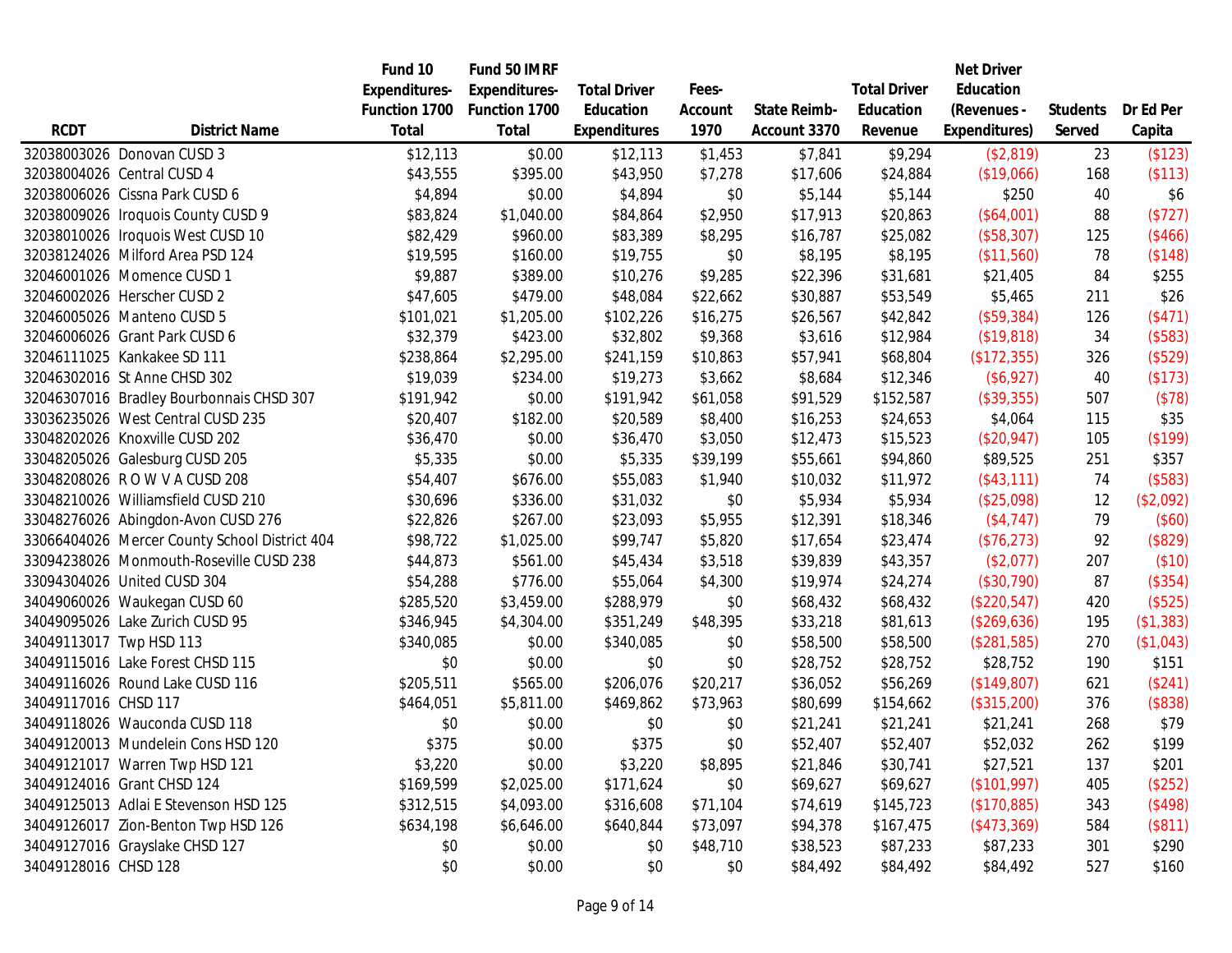|             |                                        | Fund 10              | Fund 50 IMRF  |                     |          |              |                     | <b>Net Driver</b> |                 |           |
|-------------|----------------------------------------|----------------------|---------------|---------------------|----------|--------------|---------------------|-------------------|-----------------|-----------|
|             |                                        | <b>Expenditures-</b> | Expenditures- | <b>Total Driver</b> | Fees-    |              | <b>Total Driver</b> | Education         |                 |           |
|             |                                        | Function 1700        | Function 1700 | Education           | Account  | State Reimb- | Education           | (Revenues -       | <b>Students</b> | Dr Ed Per |
| <b>RCDT</b> | <b>District Name</b>                   | Total                | <b>Total</b>  | <b>Expenditures</b> | 1970     | Account 3370 | Revenue             | Expenditures)     | Served          | Capita    |
|             | 34049187026 North Chicago SD 187       | \$3,944              | \$46.00       | \$3,990             | \$3,150  | \$13,102     | \$16,252            | \$12,262          | 151             | \$81      |
|             | 34049220026 Barrington CUSD 220        | \$0                  | \$0.00        | \$0                 | \$13,495 | \$18,005     | \$31,500            | \$31,500          | 141             | \$223     |
|             | 35050001026 Leland CUSD 1              | \$4,908              | \$0.00        | \$4,908             | \$1,010  | \$4,808      | \$5,818             | \$910             | 8               | \$114     |
|             | 35050002026 Serena CUSD 2              | \$107,765            | \$1,390.00    | \$109,155           | \$5,775  | \$9,567      | \$15,342            | (\$93,813)        | 50              | (\$1,876) |
|             | 35050009026 Earlville CUSD 9           | \$11,344             | \$106.00      | \$11,450            | \$3,000  | \$4,841      | \$7,841             | (\$3,609)         | 20              | (\$180)   |
|             | 35050040017 Streator Twp HSD 40        | \$193,052            | \$1,986.00    | \$195,038           | \$28,778 | \$56,237     | \$85,015            | (\$110,023)       | 265             | (\$415)   |
|             | 35050120017 La Salle-Peru Twp HSD 120  | \$223,783            | \$2,580.00    | \$226,363           | \$29,388 | \$69,446     | \$98,834            | (\$127,529)       | 307             | (\$415)   |
|             | 35050140017 Ottawa Twp HSD 140         | \$231,600            | \$2,131.00    | \$233,731           | \$36,730 | \$37,405     | \$74,135            | (\$159,596)       | 211             | (\$756)   |
|             | 35050160017 Seneca Twp HSD 160         | \$75,251             | \$820.00      | \$76,071            | \$5,430  | \$29,972     | \$35,402            | (\$40,669)        | 97              | (\$419)   |
|             | 35050280017 Mendota Twp HSD 280        | \$84,849             | \$935.00      | \$85,784            | \$5,504  | \$30,243     | \$35,747            | (\$50,037)        | 125             | (\$400)   |
|             | 35059005026 Henry-Senachwine CUSD 5    | \$59,084             | \$0.00        | \$59,084            | \$0      | \$9,551      | \$9,551             | (\$49,533)        | 53              | (\$935)   |
|             | 35059007026 Midland CUSD 7             | \$3,886              | \$102.00      | \$3,988             | \$0      | \$8,781      | \$8,781             | \$4,793           | 61              | \$79      |
|             | 35078535026 Putnam County CUSD 535     | \$13,981             | \$90.00       | \$14,071            | \$2,800  | \$14,502     | \$17,302            | \$3,231           | 80              | \$40      |
|             | 39055001026 Argenta-Oreana CUSD 1      | \$0                  | \$0.00        | \$0                 | \$7,674  | \$14,710     | \$22,384            | \$22,384          | 143             | \$157     |
|             | 39055002026 Maroa Forsyth CUSD 2       | \$87,890             | \$975.00      | \$88,865            | \$12,650 | \$16,395     | \$29,045            | (\$59,820)        | 103             | (\$581)   |
|             | 39055003026 Mt Zion CUSD 3             | \$114,154            | \$1,303.00    | \$115,457           | \$6,704  | \$41,430     | \$48,134            | (\$67,323)        | 274             | (\$246)   |
|             | 39055009026 Sangamon Valley CUSD 9     | \$36,530             | \$472.00      | \$37,002            | \$1,650  | \$11,522     | \$13,172            | (\$23,830)        | 110             | (\$217)   |
|             | 39055011026 Warrensburg-Latham CUSD 11 | \$55,442             | \$739.00      | \$56,181            | \$12,540 | \$19,173     | \$31,713            | (\$24,468)        | 114             | (\$215)   |
|             | 39055015026 Meridian CUSD 15           | \$86,496             | \$979.00      | \$87,475            | \$13,025 | \$23,558     | \$36,583            | (\$50,892)        | 116             | (\$439)   |
|             | 39055061025 Decatur SD 61              | \$121,399            | \$1,437.00    | \$122,836           | \$29,316 | \$102,287    | \$131,603           | \$8,767           | 847             | \$10      |
|             | 39074005026 Bement CUSD 5              | \$0                  | \$0.00        | \$0                 | \$0      | \$6,158      | \$6,158             | \$6,158           | 33              | \$187     |
|             | 39074025026 Monticello CUSD 25         | \$46,124             | \$415.00      | \$46,539            | \$15,343 | \$27,607     | \$42,950            | ( \$3,589)        | 189             | (\$19)    |
|             | 39074057026 Deland-Weldon CUSD 57      | \$15,128             | \$14.00       | \$15,142            | \$1,700  | \$2,250      | \$3,950             | (\$11,192)        | 22              | (\$509)   |
|             | 39074100026 Cerro Gordo CUSD 100       | \$17,623             | \$181.00      | \$17,804            | \$1,886  | \$9,328      | \$11,214            | (\$6,590)         | 67              | (\$98)    |
|             | 40007040026 Calhoun CUSD 40            | \$22,359             | \$196.00      | \$22,555            | \$7,704  | \$9,548      | \$17,252            | (\$5,303)         | 39              | (\$136)   |
|             | 40007042026 Brussels CUSD 42           | \$4,099              | \$53.00       | \$4,152             | \$975    | \$3,750      | \$4,725             | \$573             | 18              | \$32      |
|             | 40031001026 Carrollton CUSD 1          | \$17,221             | \$0.00        | \$17,221            | \$7,980  | \$12,372     | \$20,352            | \$3,131           | 79              | \$40      |
|             | 40031003026 North Greene CUSD 3        | \$43,657             | \$465.00      | \$44,122            | \$2,583  | \$11,452     | \$14,035            | (\$30,087)        | 106             | (\$284)   |
|             | 40031010026 Greenfield CUSD 10         | \$24,976             | \$290.00      | \$25,266            | \$950    | \$5,568      | \$6,518             | (\$18,748)        | 45              | (\$417)   |
|             | 40042100026 Jersey CUSD 100            | \$49,597             | \$520.00      | \$50,117            | \$5,900  | \$43,737     | \$49,637            | (\$480)           | 376             | $($ \$1)  |
|             | 40056001026 Carlinville CUSD 1         | \$88,751             | \$1,072.00    | \$89,823            | \$10,050 | \$21,677     | \$31,727            | (\$58,096)        | 97              | (\$599)   |
|             | 40056002026 Northwestern CUSD 2        | \$31,971             | \$302.00      | \$32,273            | \$0      | \$4,681      | \$4,681             | (\$27,592)        | 43              | (\$642)   |
|             | 40056005026 Mount Olive CUSD 5         | \$0                  | \$0.00        | \$0                 | \$505    | \$7,766      | \$8,271             | \$8,271           | 58              | \$143     |
|             | 40056006026 Staunton CUSD 6            | \$0                  | \$0.00        | \$0                 | \$0      | \$20,595     | \$20,595            | \$20,595          | 128             | \$161     |
|             | 40056007026 Gillespie CUSD 7           | \$8,188              | \$89.00       | \$8,277             | \$3,000  | \$23,347     | \$26,347            | \$18,070          | 88              | \$205     |
|             | 40056008026 Bunker Hill CUSD 8         | \$0                  | \$0.00        | \$0                 | \$0      | \$10,496     | \$10,496            | \$10,496          | 69              | \$152     |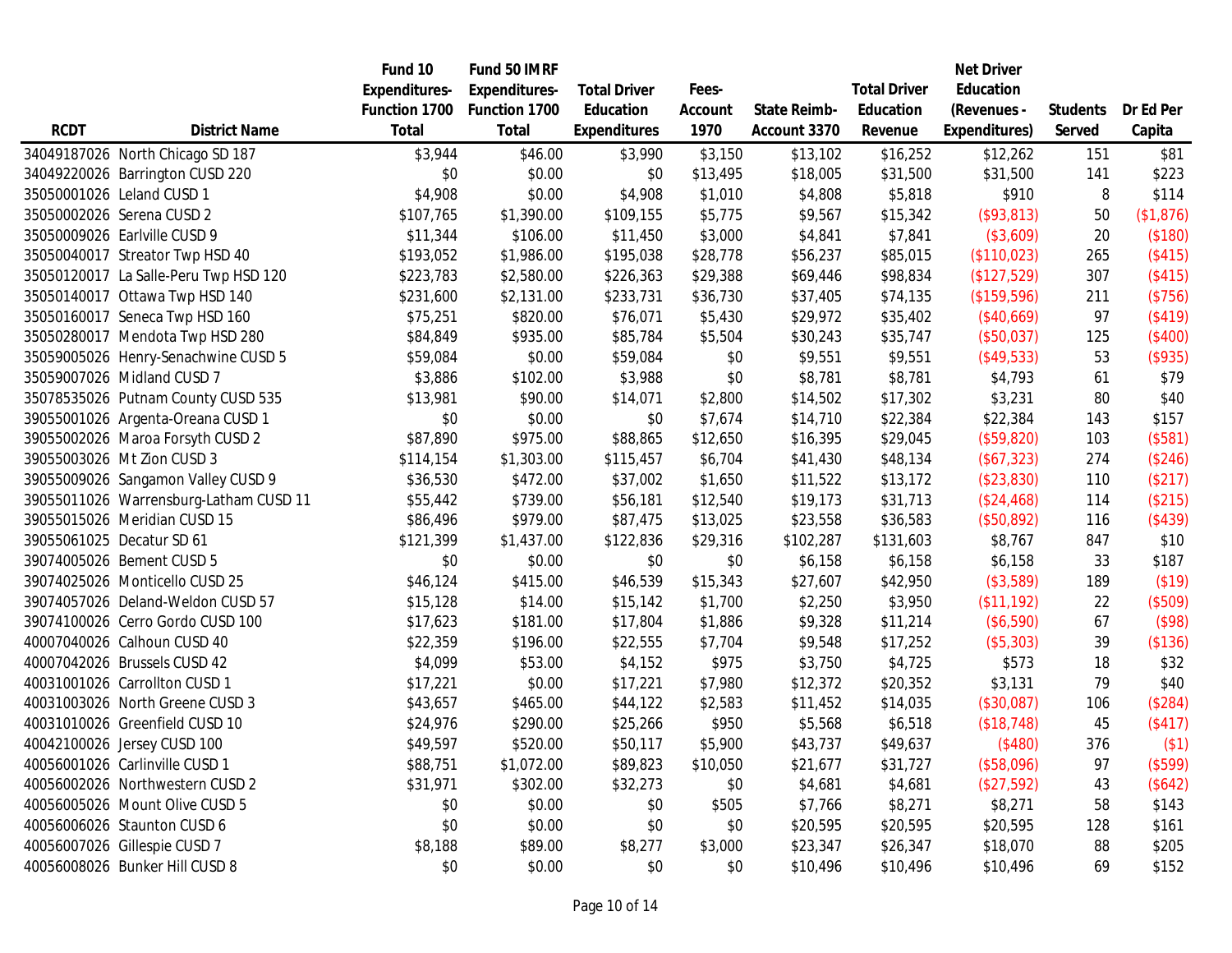|                         |                                             | Fund 10              | Fund 50 IMRF         |                     |           |                     |                     | <b>Net Driver</b> |                 |           |
|-------------------------|---------------------------------------------|----------------------|----------------------|---------------------|-----------|---------------------|---------------------|-------------------|-----------------|-----------|
|                         |                                             | <b>Expenditures-</b> | <b>Expenditures-</b> | <b>Total Driver</b> | Fees-     |                     | <b>Total Driver</b> | Education         |                 |           |
|                         |                                             | Function 1700        | Function 1700        | Education           | Account   | <b>State Reimb-</b> | Education           | (Revenues -       | <b>Students</b> | Dr Ed Per |
| <b>RCDT</b>             | <b>District Name</b>                        | <b>Total</b>         | Total                | <b>Expenditures</b> | 1970      | Account 3370        | Revenue             | Expenditures)     | Served          | Capita    |
|                         | 40056009026 Southwestern CUSD 9             | \$75,626             | \$856.00             | \$76,482            | \$12,007  | \$23,408            | \$35,415            | (\$41,067)        | 166             | (\$247)   |
|                         | 40056034026 North Mac CUSD 34               | \$0                  | \$0.00               | \$0                 | \$0       | \$9,584             | \$9,584             | \$9,584           | 168             | \$57      |
|                         | 41057001026 Roxana CUSD 1                   | \$52,892             | \$621.00             | \$53,513            | \$2,550   | \$28,280            | \$30,830            | (\$22,683)        | 242             | (\$94)    |
|                         | 41057002026 Triad CUSD 2                    | \$120,496            | \$1,394.00           | \$121,890           | \$56,790  | \$54,662            | \$111,452           | (\$10,438)        | 418             | (\$25)    |
|                         | 41057005026 Highland CUSD 5                 | \$73,152             | \$792.00             | \$73,944            | \$34,925  | \$47,759            | \$82,684            | \$8,740           | 381             | \$23      |
|                         | 41057007026 Edwardsville CUSD 7             | \$243,501            | \$2,341.00           | \$245,842           | \$126,615 | \$95,831            | \$222,446           | (\$23,396)        | 932             | (\$25)    |
|                         | 41057008026 Bethalto CUSD 8                 | \$22,929             | \$305.00             | \$23,234            | \$21,065  | \$23,537            | \$44,602            | \$21,368          | 140             | \$153     |
|                         | 41057009026 Granite City CUSD 9             | \$225,811            | \$2,441.00           | \$228,252           | \$30,621  | \$70,455            | \$101,076           | (\$127, 176)      | 527             | (\$241)   |
|                         | 41057010026 Collinsville CUSD 10            | \$151,680            | \$2,834.00           | \$154,514           | \$26,283  | \$96,123            | \$122,406           | (\$32,108)        | 958             | (\$34)    |
|                         | 41057011026 Alton CUSD 11                   | \$130,602            | \$1,718.00           | \$132,320           | \$47,910  | \$78,629            | \$126,539           | (\$5,781)         | 735             | (\$8)     |
|                         | 41057012026 Madison CUSD 12                 | \$823                | \$0.00               | \$823               | \$1,575   | \$2,663             | \$4,238             | \$3,415           | 51              | \$67      |
|                         | 41057014016 East Alton-Wood River CHSD 14   | \$47,885             | \$1,141.00           | \$49,026            | \$4,800   | \$18,498            | \$23,298            | (\$25,728)        | 220             | (\$117)   |
|                         | 44063012026 Johnsburg CUSD 12               | \$98,435             | \$937.00             | \$99,372            | \$15,493  | \$29,843            | \$45,336            | (\$54,036)        | 165             | (\$327)   |
|                         | 44063019024 Alden Hebron SD 19              | \$13,431             | \$124.00             | \$13,555            | \$4,005   | \$4,445             | \$8,450             | (\$5,105)         | 21              | (\$243)   |
|                         | 44063050026 Harvard CUSD 50                 | \$88,638             | \$1,032.00           | \$89,670            | \$10,837  | \$26,561            | \$37,398            | (\$52,272)        | 217             | (\$241)   |
|                         | 44063154016 Marengo CHSD 154                | \$118,201            | \$1,270.00           | \$119,471           | \$5,465   | \$42,319            | \$47,784            | (\$71,687)        | 250             | (\$287)   |
| 44063155016 CHSD 155    |                                             | \$398,261            | \$2,466.00           | \$400,727           | \$71,519  | \$160,267           | \$231,786           | (\$168,941)       | 894             | (\$189)   |
|                         | 44063156016 McHenry CHSD 156                | \$366,468            | \$4,502.00           | \$370,970           | \$9,260   | \$87,497            | \$96,757            | (\$274,213)       | 426             | (\$644)   |
|                         | 44063157016 Richmond-Burton CHSD 157        | \$129,550            | \$1,541.00           | \$131,091           | \$9,110   | \$30,002            | \$39,112            | (\$91,979)        | 186             | (\$495)   |
| 44063158022 Cons SD 158 |                                             | \$155,034            | \$1,728.00           | \$156,762           | \$47,625  | \$53,223            | \$100,848           | (\$55,914)        | 567             | (\$99)    |
|                         | 44063200026 Woodstock CUSD 200              | \$173,046            | \$2,175.00           | \$175,221           | \$72,352  | \$79,749            | \$152,101           | (\$23,120)        | 540             | (\$43)    |
|                         | 45067003026 Valmeyer CUSD 3                 | \$29,318             | \$391.00             | \$29,709            | \$2,325   | \$7,072             | \$9,397             | (\$20,312)        | 45              | (\$451)   |
|                         | 45067004026 Columbia CUSD 4                 | \$42,829             | \$494.00             | \$43,323            | \$0       | \$28,704            | \$28,704            | (\$14,619)        | 236             | (\$62)    |
|                         | 45067005026 Waterloo CUSD 5                 | \$113,023            | \$1,271.00           | \$114,294           | \$42,930  | \$62,713            | \$105,643           | (\$8,651)         | 470             | (\$18)    |
|                         | 45079001022 Coulterville USD 1              | \$7,884              | \$98.00              | \$7,982             | \$1,760   | \$4,336             | \$6,096             | (\$1,886)         | 16              | (\$118)   |
|                         | 45079132026 Red Bud CUSD 132                | \$100,475            | \$1,081.00           | \$101,556           | \$3,200   | \$16,609            | \$19,809            | (\$81,747)        | 162             | (\$505)   |
|                         | 45079138026 Steeleville CUSD 138            | \$35,914             | \$396.00             | \$36,310            | \$5,760   | \$7,990             | \$13,750            | (\$22,560)        | 60              | (\$376)   |
|                         | 45079139026 Chester CUSD 139                | \$54,325             | \$544.00             | \$54,869            | \$0       | \$15,625            | \$15,625            | (\$39,244)        | 156             | (\$252)   |
|                         | 45079140026 Sparta CUSD 140                 | \$0                  | \$0.00               | \$0                 | \$1,500   | \$22,664            | \$24,164            | \$24,164          | 118             | \$205     |
|                         | 47052170022 Dixon USD 170                   | \$0                  | \$0.00               | \$0                 | \$14,598  | \$24,070            | \$38,668            | \$38,668          | 292             | \$132     |
|                         | 47052271026 Paw Paw CUSD 271                | \$0                  | \$0.00               | \$0                 | \$750     | \$3,799             | \$4,549             | \$4,549           | 10              | \$455     |
|                         | 47052272026 Amboy CUSD 272                  | \$0                  | \$0.00               | \$0                 | \$0       | \$11,160            | \$11,160            | \$11,160          | 51              | \$219     |
|                         | 47052275026 Ashton-Franklin Center CUSD 275 | \$0                  | \$0.00               | \$0                 | \$7,425   | \$8,036             | \$15,461            | \$15,461          | 45              | \$344     |
|                         | 47071212017 Rochelle Twp HSD 212            | \$90,369             | \$0.00               | \$90,369            | \$7,250   | \$44,786            | \$52,036            | (\$38,333)        | 346             | (\$111)   |
|                         | 47071220026 Oregon CUSD 220                 | \$104,238            | \$1,368.00           | \$105,606           | \$11,510  | \$16,908            | \$28,418            | (\$77,188)        | 190             | (\$406)   |
|                         | 47071221026 Forrestville Valley CUSD 221    | \$0                  | \$0.00               | \$0                 | \$16,125  | \$7,839             | \$23,964            | \$23,964          | 35              | \$685     |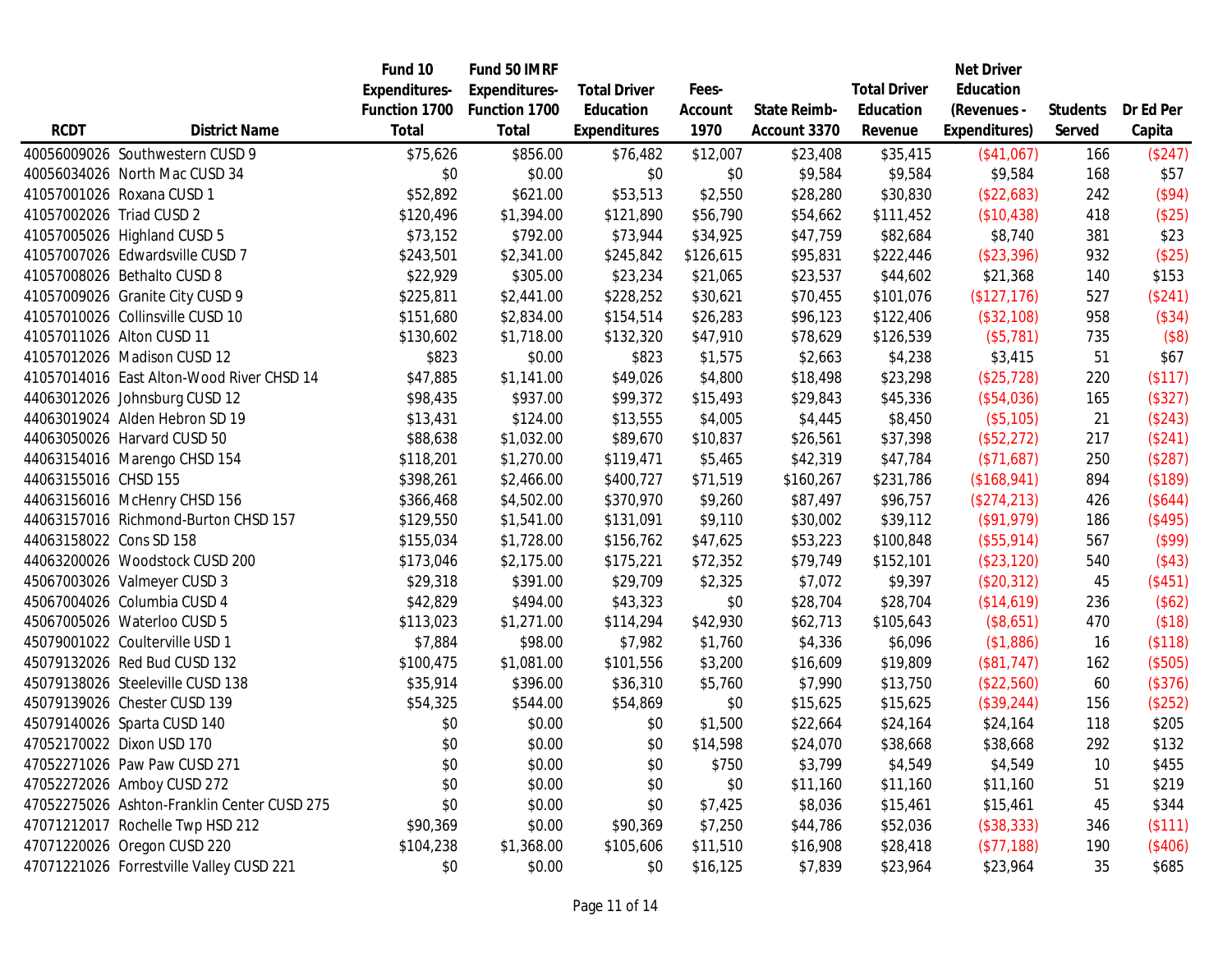|                         |                                              | Fund 10              | Fund 50 IMRF         |                     |           |              |                     | <b>Net Driver</b> |                 |           |
|-------------------------|----------------------------------------------|----------------------|----------------------|---------------------|-----------|--------------|---------------------|-------------------|-----------------|-----------|
|                         |                                              | <b>Expenditures-</b> | <b>Expenditures-</b> | <b>Total Driver</b> | Fees-     |              | <b>Total Driver</b> | Education         |                 |           |
|                         |                                              | Function 1700        | Function 1700        | Education           | Account   | State Reimb- | Education           | (Revenues -       | <b>Students</b> | Dr Ed Per |
| <b>RCDT</b>             | <b>District Name</b>                         | <b>Total</b>         | Total                | <b>Expenditures</b> | 1970      | Account 3370 | Revenue             | Expenditures)     | Served          | Capita    |
|                         | 47071222026 Polo CUSD 222                    | \$0                  | \$0.00               | \$0                 | \$3,075   | \$10,473     | \$13,548            | \$13,548          | 55              | \$246     |
|                         | 47071223026 Meridian CUSD 223                | \$4,001              | \$44.00              | \$4,045             | \$14,818  | \$34,559     | \$49,377            | \$45,332          | 141             | \$322     |
| 47098001026 Erie CUSD 1 |                                              | \$58,521             | \$672.00             | \$59,193            | \$1,350   | \$11,215     | \$12,565            | (\$46,628)        | 55              | (\$848)   |
|                         | 47098002026 River Bend CUSD 2                | \$42,244             | \$453.00             | \$42,697            | \$9,750   | \$14,760     | \$24,510            | ( \$18, 187)      | 137             | (\$133)   |
|                         | 47098003026 Prophetstown-Lyndon-Tampico CUSD | \$80,533             | \$958.00             | \$81,491            | \$3,451   | \$12,884     | \$16,335            | (\$65,156)        | 89              | (\$732)   |
|                         | 47098005026 Sterling CUSD 5                  | \$0                  | \$0.00               | \$0                 | \$20,813  | \$35,937     | \$56,750            | \$56,750          | 195             | \$291     |
|                         | 47098006026 Morrison CUSD 6                  | \$87,106             | \$1,058.00           | \$88,164            | \$4,207   | \$15,281     | \$19,488            | (\$68,676)        | 66              | (\$1,041) |
|                         | 47098301017 Rock Falls Twp HSD 301           | \$177,940            | \$2,171.00           | \$180,111           | \$7,201   | \$34,354     | \$41,555            | (\$138,556)       | 186             | (\$745)   |
|                         | 48072150025 Peoria SD 150                    | \$0                  | \$0.00               | \$0                 | \$28,180  | \$191,315    | \$219,495           | \$219,495         | 1,464           | \$150     |
|                         | 48072265026 Farmington Central CUSD 265      | \$0                  | \$0.00               | \$0                 | \$4,950   | \$21,844     | \$26,794            | \$26,794          | 158             | \$170     |
|                         | 48072309026 Brimfield CUSD 309               | \$8,469              | \$182.00             | \$8,651             | \$3,100   | \$16,395     | \$19,495            | \$10,844          | 50              | \$217     |
|                         | 48072310016 Limestone CHSD 310               | \$227,358            | \$2,689.00           | \$230,047           | \$13,548  | \$47,404     | \$60,952            | (\$169,095)       | 356             | (\$475)   |
|                         | 48072321026 Il Valley Central USD 321        | \$63,872             | \$600.00             | \$64,472            | \$10,895  | \$32,260     | \$43,155            | (\$21,317)        | 262             | (\$81)    |
|                         | 48072322026 Elmwood CUSD 322                 | \$32,744             | \$236.00             | \$32,980            | \$8,250   | \$12,234     | \$20,484            | (\$12,496)        | 52              | (\$240)   |
|                         | 48072323026 Dunlap CUSD 323                  | \$260,537            | \$505.00             | \$261,042           | \$34,055  | \$67,569     | \$101,624           | (\$159, 418)      | 426             | (\$374)   |
|                         | 48072325026 Peoria Heights CUSD 325          | \$11,829             | \$118.00             | \$11,947            | \$0       | \$11,282     | \$11,282            | (\$665)           | 67              | (\$10)    |
|                         | 48072326026 Princeville CUSD 326             | \$4,275              | \$40.00              | \$4,315             | \$980     | \$15,098     | \$16,078            | \$11,763          | 59              | \$199     |
|                         | 48072327026 Illini Bluffs CUSD 327           | \$25,820             | \$259.00             | \$26,079            | \$7,150   | \$15,772     | \$22,922            | $($ \$3,157)      | 101             | (\$31)    |
|                         | 49081030017 United Twp HSD 30                | \$228,741            | \$2,434.00           | \$231,175           | \$15,982  | \$93,796     | \$109,778           | (\$121,397)       | 585             | (\$208)   |
|                         | 49081040022 Moline-Coal Valley CUSD 40       | \$204,486            | \$2,199.00           | \$206,685           | \$34,073  | \$67,167     | \$101,240           | (\$105,445)       | 368             | (\$287)   |
|                         | 49081041025 Rock Island SD 41                | \$0                  | \$0.00               | \$0                 | \$0       | \$80,635     | \$80,635            | \$80,635          | 469             | \$172     |
|                         | 49081100026 Riverdale CUSD 100               | \$61,035             | \$734.00             | \$61,769            | \$3,585   | \$15,673     | \$19,258            | (\$42,511)        | 91              | (\$467)   |
|                         | 49081200026 Sherrard CUSD 200                | \$78,920             | \$955.00             | \$79,875            | \$10,435  | \$26,685     | \$37,120            | (\$42,755)        | 129             | (\$331)   |
|                         | 49081300026 Rockridge CUSD 300               | \$96,973             | \$1,248.00           | \$98,221            | \$10,725  | \$20,656     | \$31,381            | (\$66, 840)       | 76              | (\$879)   |
|                         | 50082009026 Lebanon CUSD 9                   | \$6,114              | \$71.00              | \$6,185             | \$0       | \$9,252      | \$9,252             | \$3,067           | 38              | \$81      |
|                         | 50082019026 Mascoutah CUD 19                 | \$185,614            | \$2,528.00           | \$188,142           | \$0       | \$55,641     | \$55,641            | (\$132,501)       | 261             | (\$508)   |
|                         | 50082040026 Marissa CUSD 40                  | \$48,944             | \$580.00             | \$49,524            | \$4,385   | \$7,944      | \$12,329            | (\$37,195)        | 52              | (\$715)   |
|                         | 50082060026 New Athens CUSD 60               | \$21,776             | \$275.00             | \$22,051            | \$0       | \$7,999      | \$7,999             | (\$14,052)        | 60              | (\$234)   |
|                         | 50082077016 Freeburg CHSD 77                 | \$136,047            | \$1,588.00           | \$137,635           | \$29,056  | \$28,296     | \$57,352            | (\$80,283)        | 219             | (\$367)   |
|                         | 50082187026 Cahokia CUSD 187                 | \$0                  | \$0.00               | \$0                 | \$6,040   | \$33,091     | \$39,131            | \$39,131          | 224             | \$175     |
|                         | 50082188022 Brooklyn UD 188                  | \$1,794              | \$0.00               | \$1,794             | \$0       | \$1,995      | \$1,995             | \$201             | 9               | \$22      |
|                         | 50082189022 East St Louis SD 189             | \$72,069             | \$0.00               | \$72,069            | \$0       | \$17,166     | \$17,166            | (\$54,903)        | 345             | (\$159)   |
|                         | 50082196026 Dupo CUSD 196                    | \$51,283             | \$670.00             | \$51,953            | \$7,601   | \$12,912     | \$20,513            | (\$31,440)        | 102             | (\$308)   |
|                         | 50082201017 Belleville Twp HSD 201           | \$513,553            | \$3,969.00           | \$517,522           | \$0       | \$145,909    | \$145,909           | (\$371,613)       | 791             | (\$470)   |
|                         | 50082203017 O Fallon Twp HSD 203             | \$226,265            | \$1,373.00           | \$227,638           | \$112,757 | \$134,485    | \$247,242           | \$19,604          | 745             | \$26      |
|                         | 51065200026 Greenview CUSD 200               | \$0                  | \$0.00               | \$0                 | \$720     | \$3,484      | \$4,204             | \$4,204           | 19              | \$221     |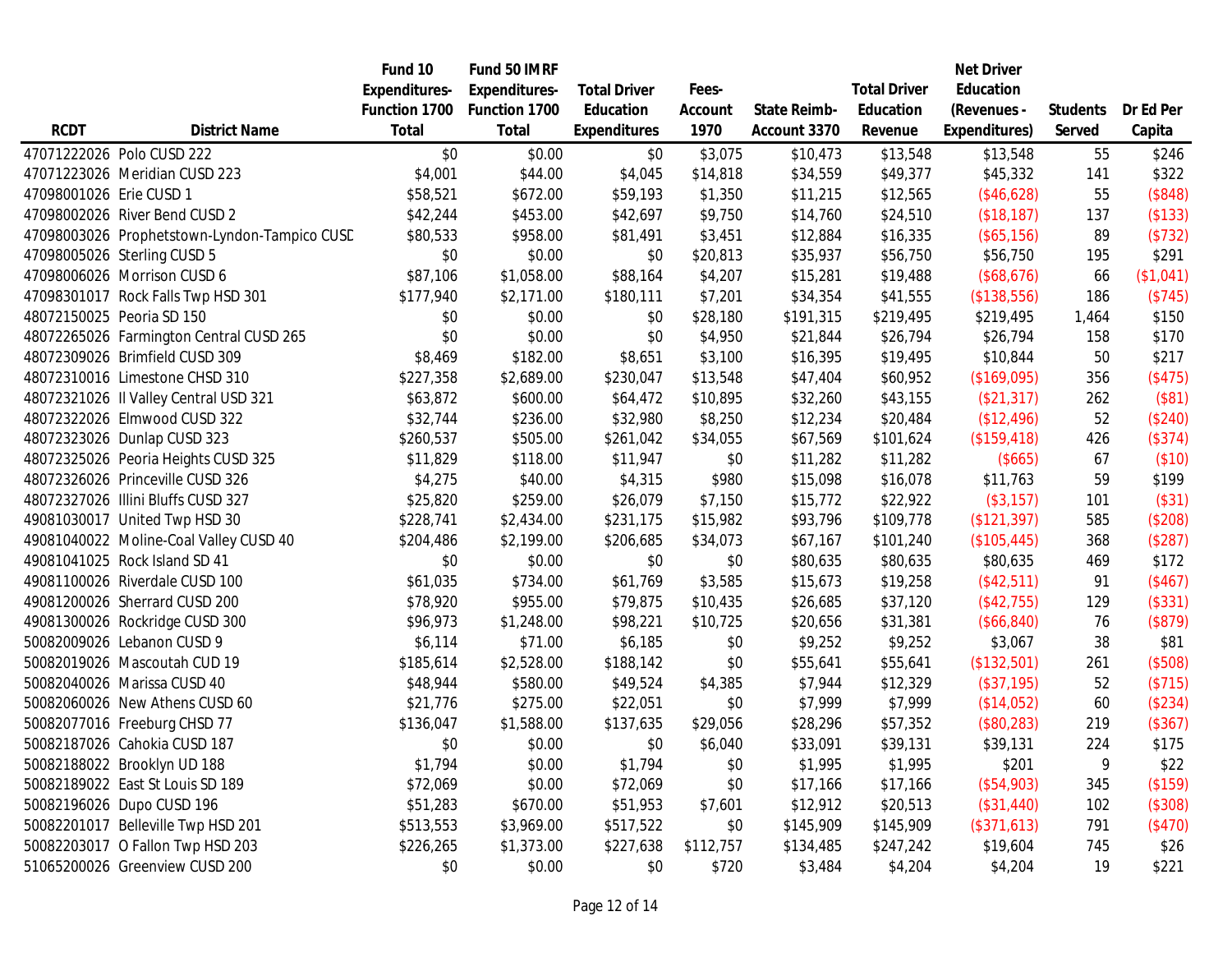|             |                                          | Fund 10       | Fund 50 IMRF         |                     |          |              |                     | <b>Net Driver</b> |                 |           |
|-------------|------------------------------------------|---------------|----------------------|---------------------|----------|--------------|---------------------|-------------------|-----------------|-----------|
|             |                                          | Expenditures- | <b>Expenditures-</b> | <b>Total Driver</b> | Fees-    |              | <b>Total Driver</b> | Education         |                 |           |
|             |                                          | Function 1700 | Function 1700        | Education           | Account  | State Reimb- | Education           | (Revenues -       | <b>Students</b> | Dr Ed Per |
| <b>RCDT</b> | <b>District Name</b>                     | Total         | Total                | Expenditures        | 1970     | Account 3370 | Revenue             | Expenditures)     | Served          | Capita    |
|             | 51065202026 Porta CUSD 202               | \$65,957      | \$763.00             | \$66,720            | \$8,150  | \$13,488     | \$21,638            | (\$45,082)        | 120             | (\$376)   |
|             | 51065213026 Athens CUSD 213              | \$0           | \$0.00               | \$0                 | \$2,720  | \$16,344     | \$19,064            | \$19,064          | 117             | \$163     |
|             | 51084001026 Tri City CUSD 1              | \$0           | \$0.00               | \$0                 | \$1,650  | \$7,662      | \$9,312             | \$9,312           | 39              | \$239     |
|             | 51084003A26 Rochester CUSD 3A            | \$0           | \$0.00               | \$0                 | \$0      | \$30,432     | \$30,432            | \$30,432          | 197             | \$154     |
|             | 51084005026 Ball Chatham CUSD 5          | \$196,104     | \$2,117.00           | \$198,221           | \$72,320 | \$74,328     | \$146,648           | (\$51,573)        | 579             | (\$89)    |
|             | 51084008026 Pleasant Plains CUSD 8       | \$7,534       | \$93.00              | \$7,627             | \$4,173  | \$30,189     | \$34,362            | \$26,735          | 203             | \$132     |
|             | 51084010026 Auburn CUSD 10               | \$137,180     | \$1,766.00           | \$138,946           | \$8,290  | \$17,886     | \$26,176            | (\$112,770)       | 135             | (\$835)   |
|             | 51084011026 Pawnee CUSD 11               | \$0           | \$0.00               | \$0                 | \$2,286  | \$9,679      | \$11,965            | \$11,965          | 110             | \$109     |
|             | 51084014026 Riverton CUSD 14             | \$54,627      | \$574.00             | \$55,201            | \$3,175  | \$20,130     | \$23,305            | (\$31,896)        | 135             | (\$236)   |
|             | 51084015026 Williamsville CUSD 15        | \$66,077      | \$0.00               | \$66,077            | \$5,900  | \$24,740     | \$30,640            | (\$35,437)        | 160             | (\$221)   |
|             | 51084016026 New Berlin CUSD 16           | \$0           | \$0.00               | \$0                 | \$2,505  | \$12,746     | \$15,251            | \$15,251          | 62              | \$246     |
|             | 51084186025 Springfield SD 186           | \$388,310     | \$4,005.00           | \$392,315           | \$0      | \$222,409    | \$222,409           | (\$169,906)       | 2,195           | (\$77)    |
|             | 53060126026 Havana CUSD 126              | \$41,592      | \$677.00             | \$42,269            | \$2,580  | \$16,499     | \$19,079            | (\$23,190)        | 72              | (\$322)   |
|             | 53060189026 Illini Central CUSD 189      | \$52,962      | \$485.00             | \$53,447            | \$3,105  | \$11,634     | \$14,739            | (\$38,708)        | 73              | (\$530)   |
|             | 53060191026 Midwest Central CUSD 191     | \$43,417      | \$555.00             | \$43,972            | \$3,283  | \$16,999     | \$20,282            | (\$23,690)        | 71              | (\$334)   |
|             | 53090303016 Pekin CSD 303                | \$0           | \$0.00               | \$0                 | \$5,500  | \$67,220     | \$72,720            | \$72,720          | 591             | \$123     |
|             | 53090308016 Washington CHSD 308          | \$323,460     | \$2,199.00           | \$325,659           | \$0      | \$59,753     | \$59,753            | (\$265,906)       | 349             | (\$762)   |
|             | 53090309016 East Peoria CHSD 309         | \$85,746      | \$810.00             | \$86,556            | \$7,775  | \$52,948     | \$60,723            | (\$25,833)        | 384             | (\$67)    |
|             | 53090701026 Deer Creek-Mackinaw CUSD 701 | \$67,335      | \$756.00             | \$68,091            | \$11,413 | \$15,704     | \$27,117            | (\$40,974)        | 80              | (\$512)   |
|             | 53090702026 Tremont CUSD 702             | \$85,839      | \$905.00             | \$86,744            | \$5,700  | \$14,853     | \$20,553            | (\$66,191)        | 99              | (\$669)   |
|             | 53090703026 Delavan CUSD 703             | \$40,783      | \$0.00               | \$40,783            | \$1,330  | \$7,922      | \$9,252             | (\$31,531)        | 31              | (\$1,017) |
|             | 53090709026 Morton CUSD 709              | \$180,352     | \$1,653.00           | \$182,005           | \$0      | \$48,332     | \$48,332            | (\$133,673)       | 213             | (\$628)   |
|             | 53102006026 Fieldcrest CUSD 6            | \$4,281       | \$0.00               | \$4,281             | \$3,704  | \$17,639     | \$21,343            | \$17,062          | 102             | \$167     |
|             | 53102011026 El Paso-Gridley CUSD 11      | \$96,712      | \$1,041.00           | \$97,753            | \$18,605 | \$17,818     | \$36,423            | (\$61,330)        | 106             | (\$579)   |
|             | 53102021026 Lowpoint-Washburn CUSD 21    | \$0           | \$0.00               | \$0                 | \$0      | \$5,007      | \$5,007             | \$5,007           | 40              | \$125     |
|             | 53102060026 Roanoke Benson CUSD 60       | \$29,088      | \$343.00             | \$29,431            | \$0      | \$9,014      | \$9,014             | (\$20,417)        | 78              | (\$262)   |
|             | 53102122017 County of Woodford School    | \$169,215     | \$1,874.00           | \$171,089           | \$40,188 | \$54,141     | \$94,329            | (\$76,760)        | 317             | (\$242)   |
|             | 53102140026 Eureka CUD 140               | \$43,744      | \$693.00             | \$44,437            | \$18,730 | \$19,013     | \$37,743            | (\$6,694)         | 185             | (\$36)    |
|             | 54092001026 Bismarck Henning CUSD        | \$0           | \$0.00               | \$0                 | \$8,200  | \$14,870     | \$23,070            | \$23,070          | 112             | \$206     |
|             | 54092002026 Westville CUSD 2             | \$40,364      | \$464.00             | \$40,828            | \$250    | \$26,948     | \$27,198            | (\$13,630)        | 112             | (\$122)   |
|             | 54092004026 Georgetown-Ridge Farm CUD 4  | \$25,094      | \$330.00             | \$25,424            | \$2,150  | \$18,349     | \$20,499            | (\$4,925)         | 75              | (\$66)    |
|             | 54092005026 Catlin CUSD 5                | \$17,658      | \$182.00             | \$17,840            | \$3,700  | \$8,339      | \$12,039            | (\$5,801)         | 36              | (\$161)   |
|             | 54092011026 Hoopeston Area CUSD 11       | \$0           | \$0.00               | \$0                 | \$7,444  | \$14,713     | \$22,157            | \$22,157          | 84              | \$264     |
|             | 54092012026 Jamaica CUSD 12              | \$0           | \$0.00               | \$0                 | \$2,250  | \$5,607      | \$7,857             | \$7,857           | 34              | \$231     |
|             | 54092076026 Oakwood CUSD 76              | \$56,926      | \$555.00             | \$57,481            | \$0      | \$15,982     | \$15,982            | (\$41,499)        | 110             | (\$377)   |
|             | 54092118024 Danville CCSD 118            | \$82,071      | \$1,003.00           | \$83,074            | \$19,594 | \$61,420     | \$81,014            | (\$2,060)         | 466             | (\$4)     |